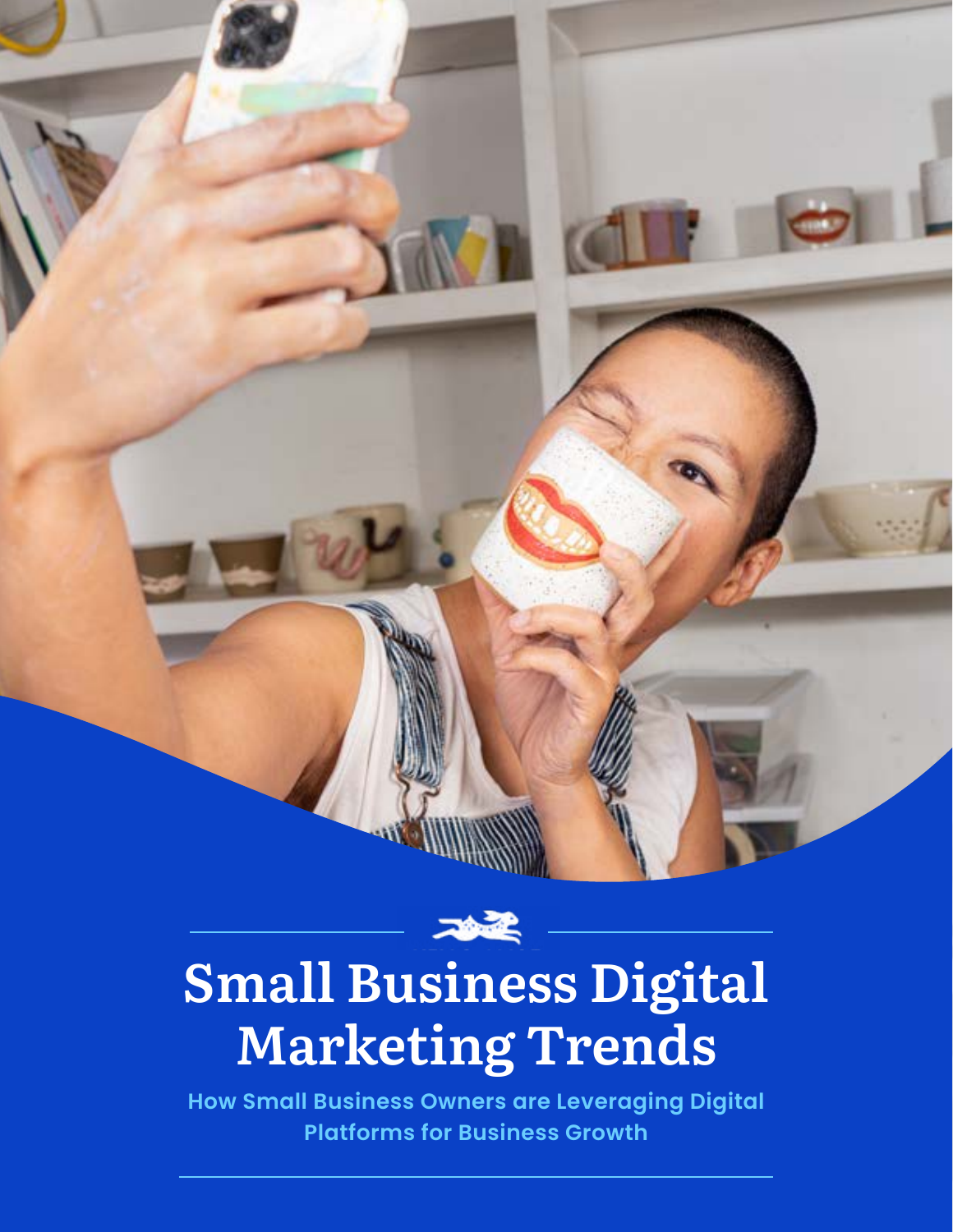# Table of Contents

| 3            | <b>Executive Summary</b>                                                           |  |  |  |  |
|--------------|------------------------------------------------------------------------------------|--|--|--|--|
| 4            | <b>Demographics</b>                                                                |  |  |  |  |
| 5            | <b>Key Trends and Insights</b>                                                     |  |  |  |  |
| 5            | Affordability is a top concern for small business owners<br>choosing a platform.   |  |  |  |  |
| 7            | Creative storytelling is key for small businesses.                                 |  |  |  |  |
| 8            | Platform sentiments are shifting.                                                  |  |  |  |  |
| 11           | An Emerging Player: The TikTok Shift                                               |  |  |  |  |
| $\mathbf{1}$ | Overview                                                                           |  |  |  |  |
| 12           | Why is TikTok Becoming the Digital Marketing<br>Preference among Small Businesses? |  |  |  |  |
| 19           | How can TikTok Improve to Further Support<br><b>Small Business Owners?</b>         |  |  |  |  |
| 24           | TikTok: An Emerging Front-Runner in Digital Marketing                              |  |  |  |  |
| 26           | Methodology                                                                        |  |  |  |  |
| 27           | References                                                                         |  |  |  |  |
| 28           | <b>About Hello Alice</b>                                                           |  |  |  |  |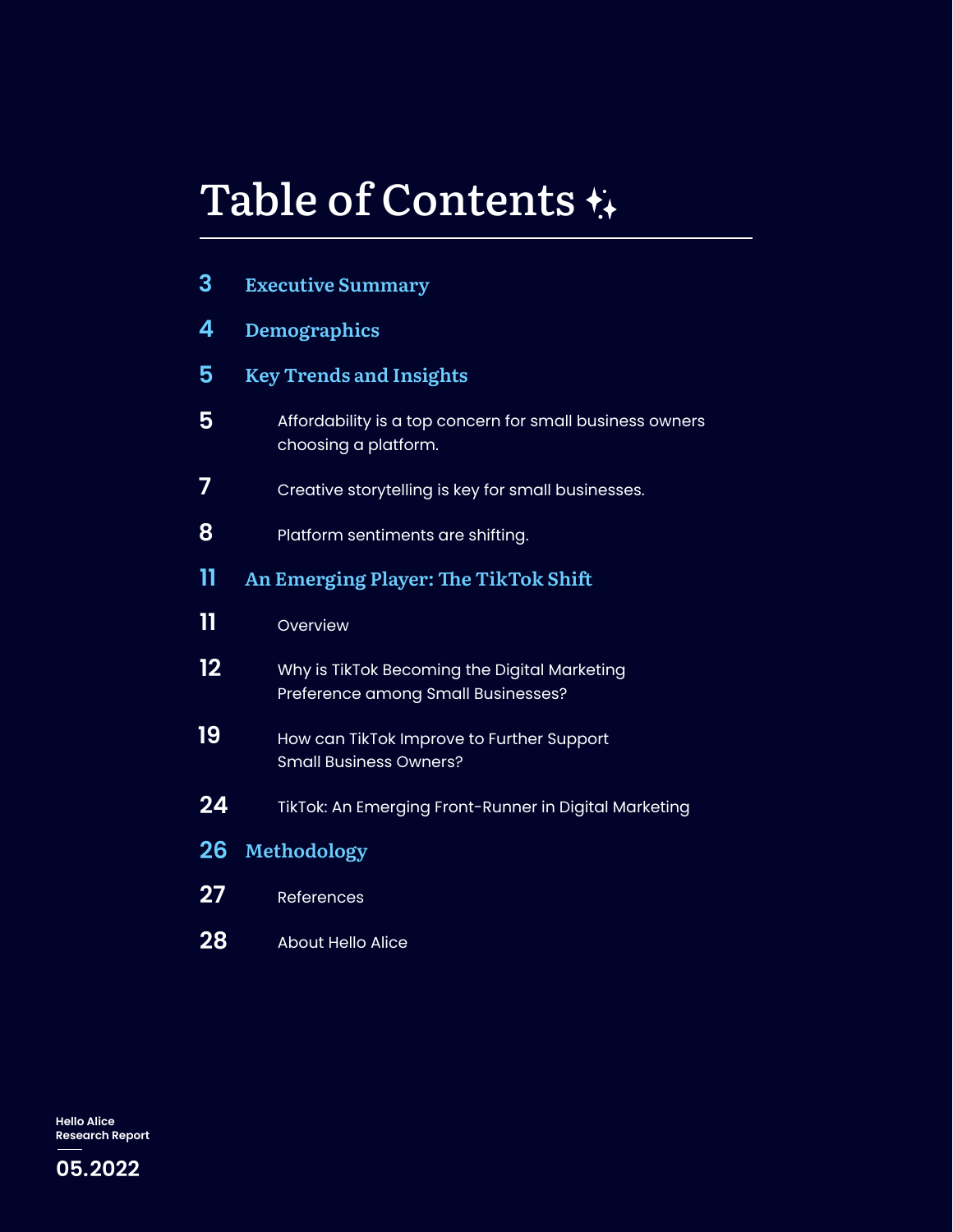# Executive Summary



Small and medium-sized businesses (SMBs) now make up 99.9% of the overall US business landscape, with an estimated 32.5M SMBs nationwide. Given the enormity of this population and its impact on our economy, it is important to better understand their plans for growth and the tools they use to achieve them<sup>1</sup>.

To do this, we surveyed small businesses across the country and within numerous industries and identified three key trends for how small businesses leverage digital marketing to achieve growth. First, SMBs prioritize affordability when deciding to use a digital marketing platform. Second, creative storytelling is emerging as an important factor regarding the value a platform brings to a small business owner. This leads, naturally, to our third finding: platform sentiments are starting to shift from more established platforms like Facebook and Instagram toward alternatives, like YouTube and TikTok.

In fact, throughout our research, we uncovered overwhelming optimism among small business owners about TikTok's potential as a digital marketing platform. To better understand the source of this optimism, we took a deep dive into the perspectives and experiences of small business owners who are using TikTok, through both organic and paid advertising, to promote their products and services.

**Hello Alice Research Report** 

**05.2022**

In this report, we've elaborated on these learnings and shared actionable insights for our small business readers who are looking to grow their reach and results by leveraging digital marketing platforms. For details on how this research was conducted, please refer to the Methodology section.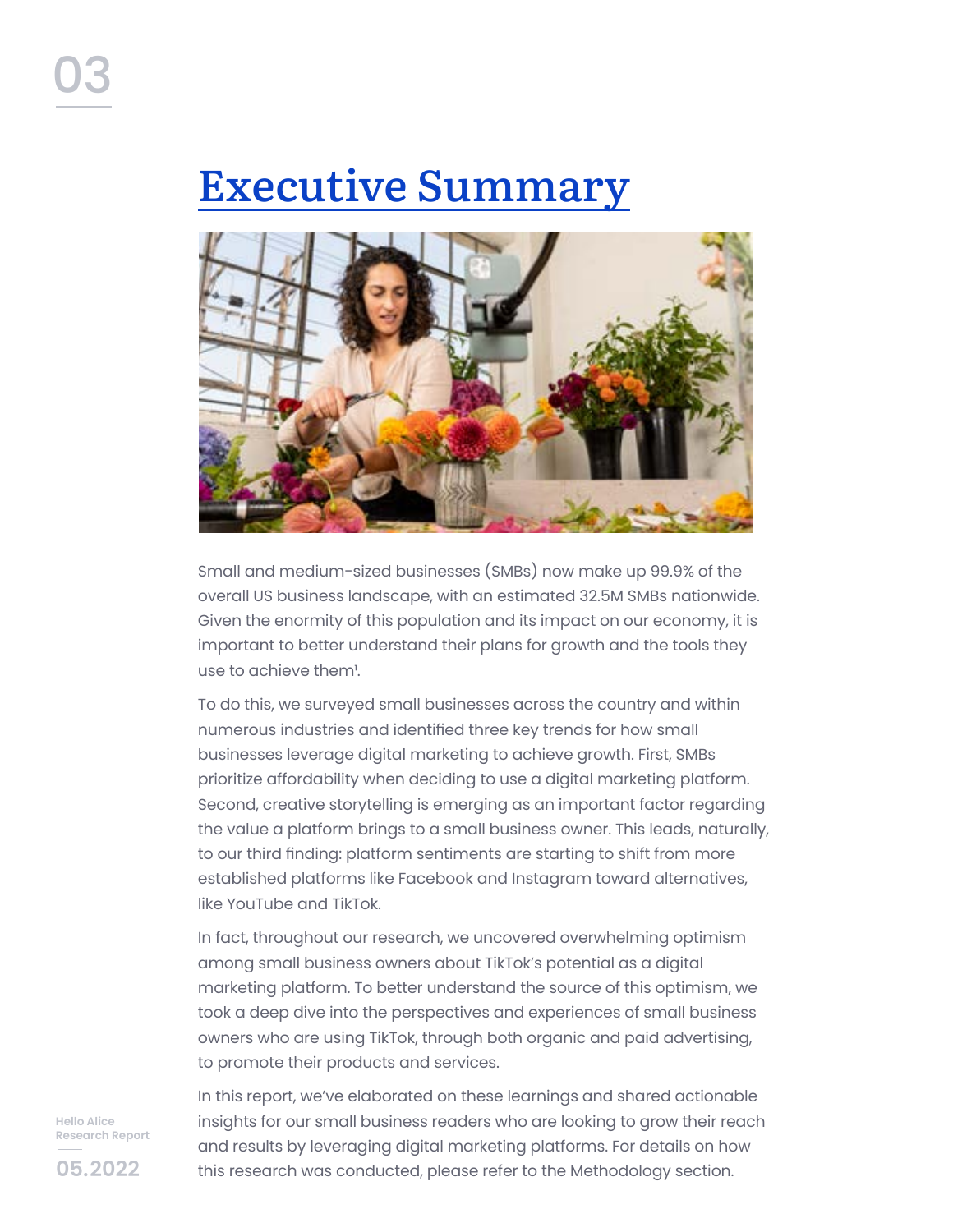# **Demographics**

Common themes among SMBs who use digital marketing platforms to promote their businesses have emerged. To start, they are relatively young businesses: most have been in operation for two to five years, indicating many older businesses are not leveraging digital marketing platforms as readily. Further, businesses that sell products, particularly in the beauty and self-care industries, are more likely to use digital platforms than their service-based counterparts.

Among all businesses using digital marketing platforms, most use more than one, and they use the platforms frequently. Across today's channels, Facebook and Instagram are most commonly used, but video-focused channels like YouTube and TikTok are steadily gaining ground.

#### **Which of the following digital marketing platforms do you use for your business?**



It's also important to consider time on the platform, as this can impact perceptions and results. Of the businesses surveyed, 49% of Facebook users, 35% of Instagram users, 35% of YouTube users, and 23% of Snapchat users said they have been using the platform for more than four years. Comparatively, 58% of TikTok users said they have been using the platform for six months or less.

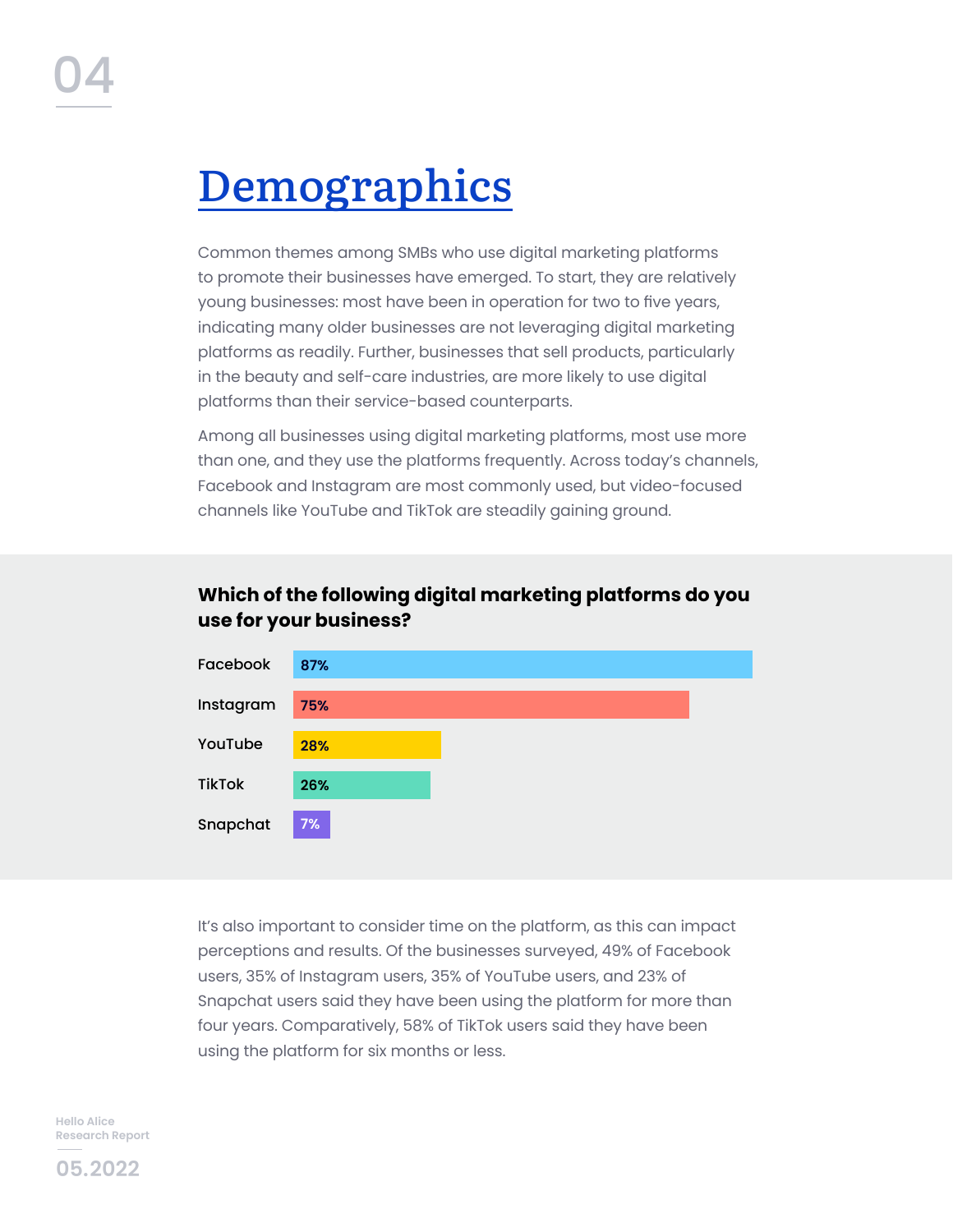# Key Trends and Insights

#### **KEY TREND #1**

## **Affordability is a top concern for small business owners choosing a platform.**

The majority of SMBs leveraging digital marketing platforms are new or emerging businesses; it's no surprise affordability is top of mind when considering their options. Among the most commonly used platforms, Facebook came first in terms of SMBs' perceived value for their marketing dollar.

#### **This platform has paid advertising options that are affordable and effective for my business.**



**% AGREE OR STRONGLY AGREE**

Even with organic marketing, it's critical for SMBs to get a return on their invested efforts. In fact, 45% of SMBs who use digital platforms don't engage in any paid marketing, which means they're relying entirely on their organic traction to generate the results they need. Consequently, they must be very discerning about which platforms they use and how.

In terms of organic results, SMBs report finding the most success on Facebook and Instagram. Interestingly, however, although the businesses surveyed have had comparatively much less time on TikTok, their organic results have already begun to climb swiftly toward these historic industry leaders.

**Hello Alice Research Report** 

**05.2022**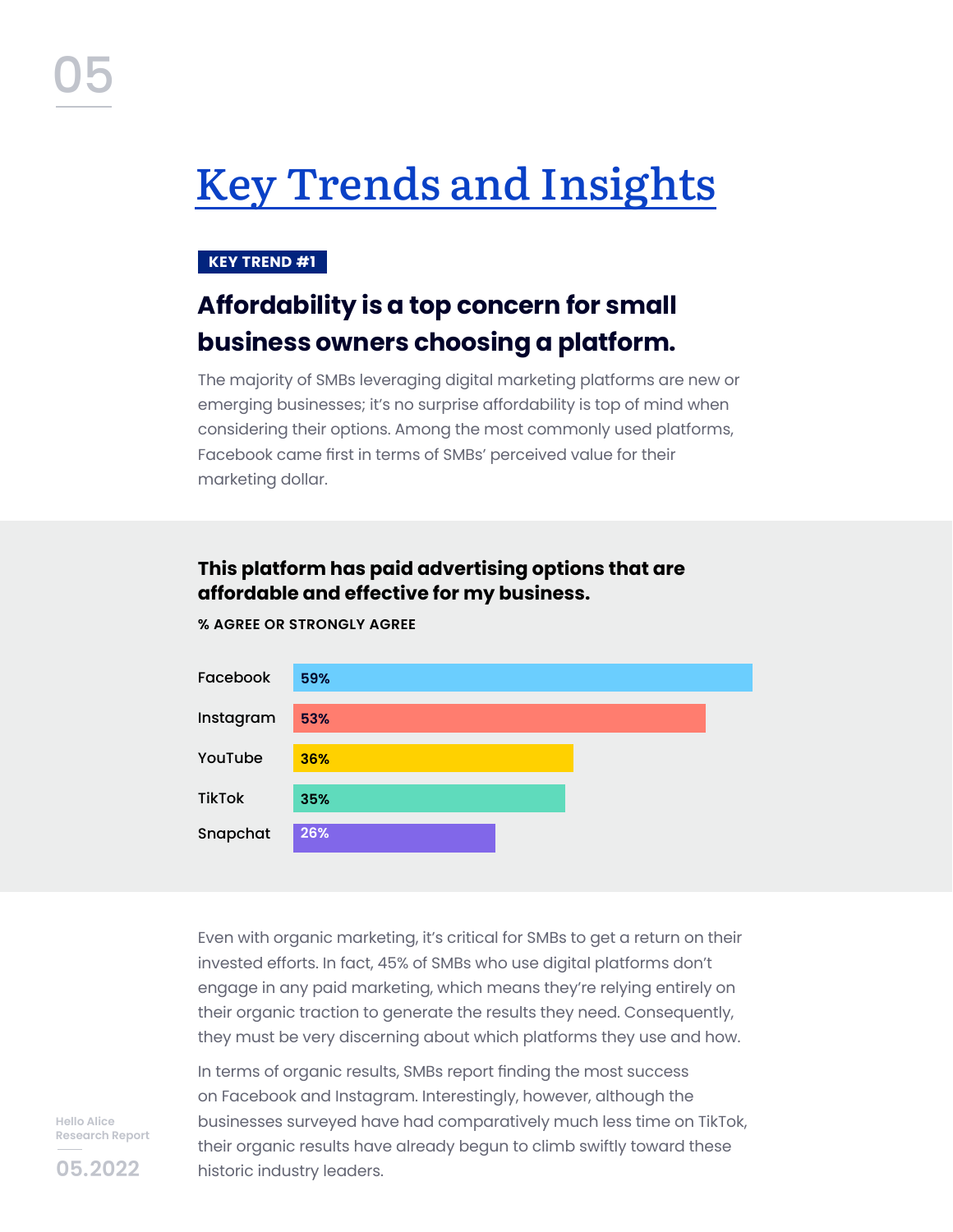#### **On this platform, I can get results by promoting my products organically, not just through paid advertising.**

**% AGREE OR STRONGLY AGREE**



### **Insights for Small Business Owners**

**If affordability is a primary concern, small business owners should determine which platforms offer the best chances of organic success. For those considering paid advertising, the key is to assess the ad solutions and pricing of different platforms to determine which can meet both their goals and their budget.**

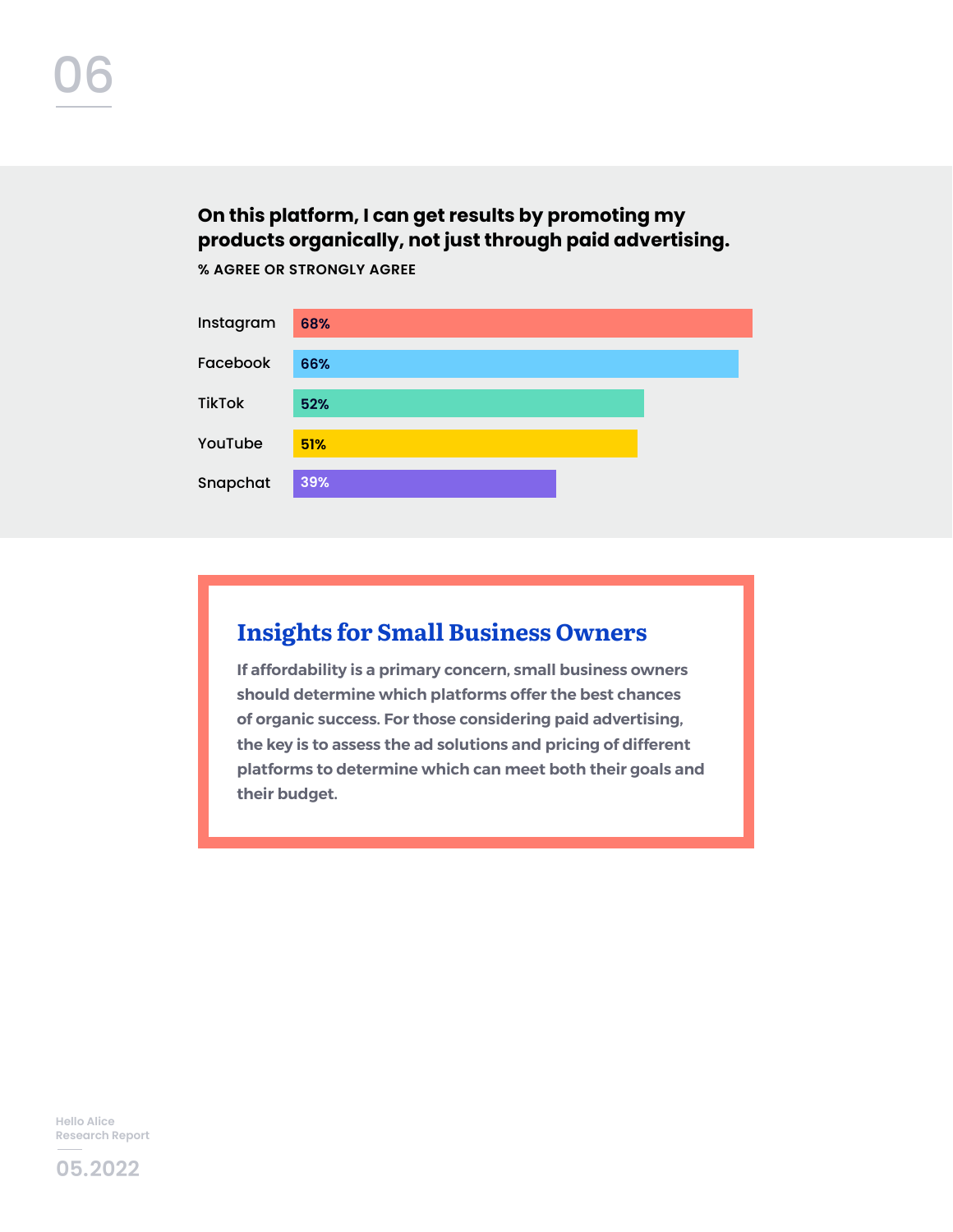#### **KEY TREND #2**

## **Creative storytelling is key for small businesses.**

When small businesses tell their stories in creative ways, magic happens. That's largely because consumers are not just seeking products and services from today's brands; they want to connect with those brands.

Therefore, platforms supporting this creativity and connection have gained quick traction in the marketplace. Easy-to-use features that enable dynamic storytelling in a variety of formats is key. For example, YouTube is now growing its features to provide more short-form content opportunities and is seeing a gain in the digital marketing space. And although a relatively new platform, TikTok is considered among small businesses to be the best platform for telling their story in a creative way.



#### **This platform helps me tell my small business story in a creative way.**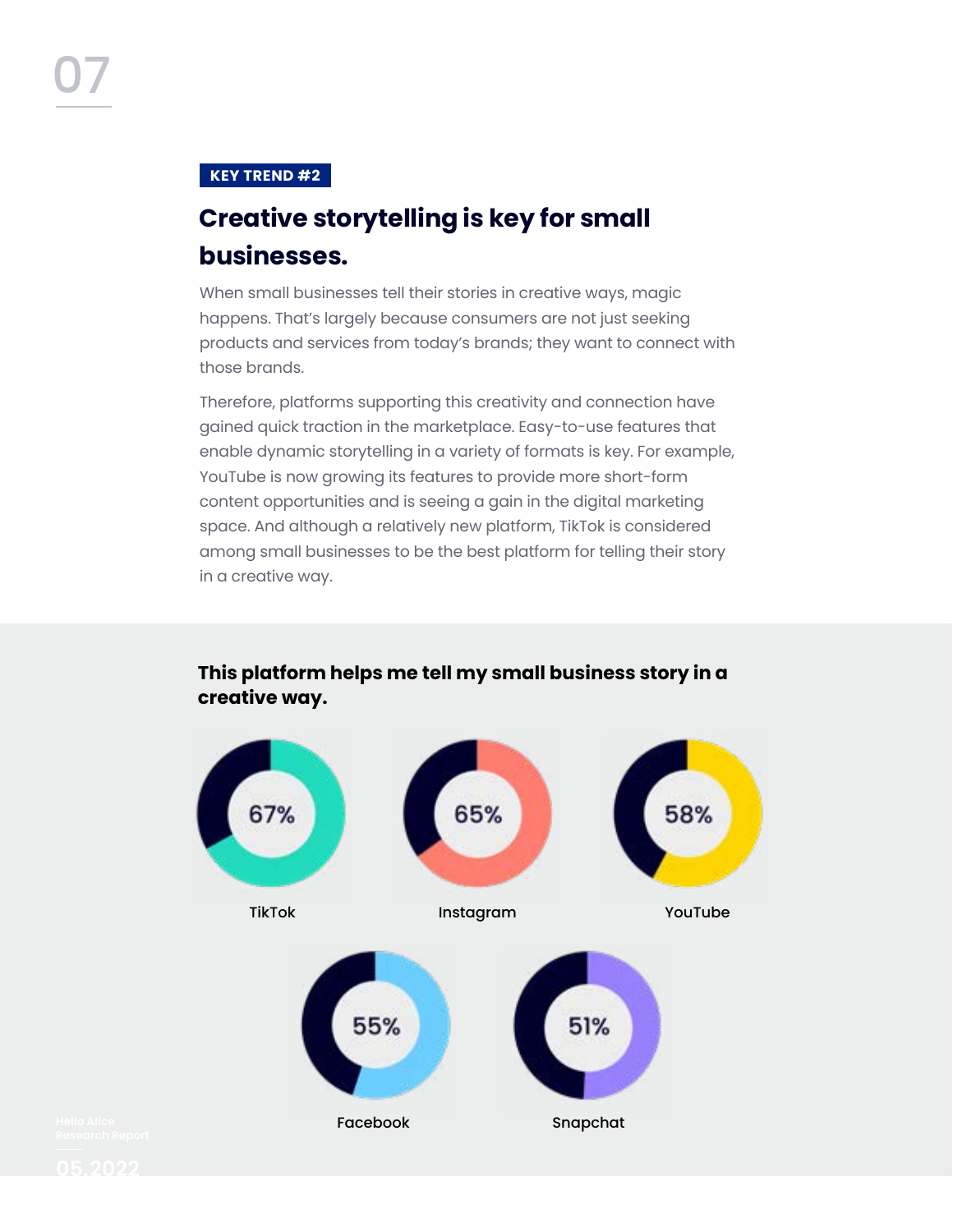## **Insights for Small Business Owners**

**Storytelling is a highly effective marketing tool, especially for small businesses. It's an opportunity to not simply promote their products and services, but to showcase their values, personality, and creativity. Recent trends have shown that consumers are seeking this more personalized content from brands.³ Consequently, small businesses should leverage marketing platforms that enable them to tell their unique stories in an innovative, engaging way to take advantage of this consumer shift.** 

#### **KEY TREND #3**

### **Platform sentiments are shifting.**

While Facebook and Instagram have been the go-to marketing platforms for most SMBs to date, there's now a shift underway for both businesses and users. According to a recent survey, Facebook usage has gone down dramatically (33%) and emergent platforms like TikTok have seen dramatic growth (a 105% user growth rate over the past two years)². Business owners are taking note and shifting their platform strategies to meet customers where they are.

Facebook and Instagram are still perceived to have more tools, features, effective paid advertising initiatives, and integrations with other services used by businesses. However, while SMBs report these legacy platforms may have helped them *establish* a digital presence, they're now looking to newer channels to *grow* their reach and revenue. Within this data, we looked specifically at how SMBs see both the current value these platforms bring to their business as well as their outlook on future use and investment.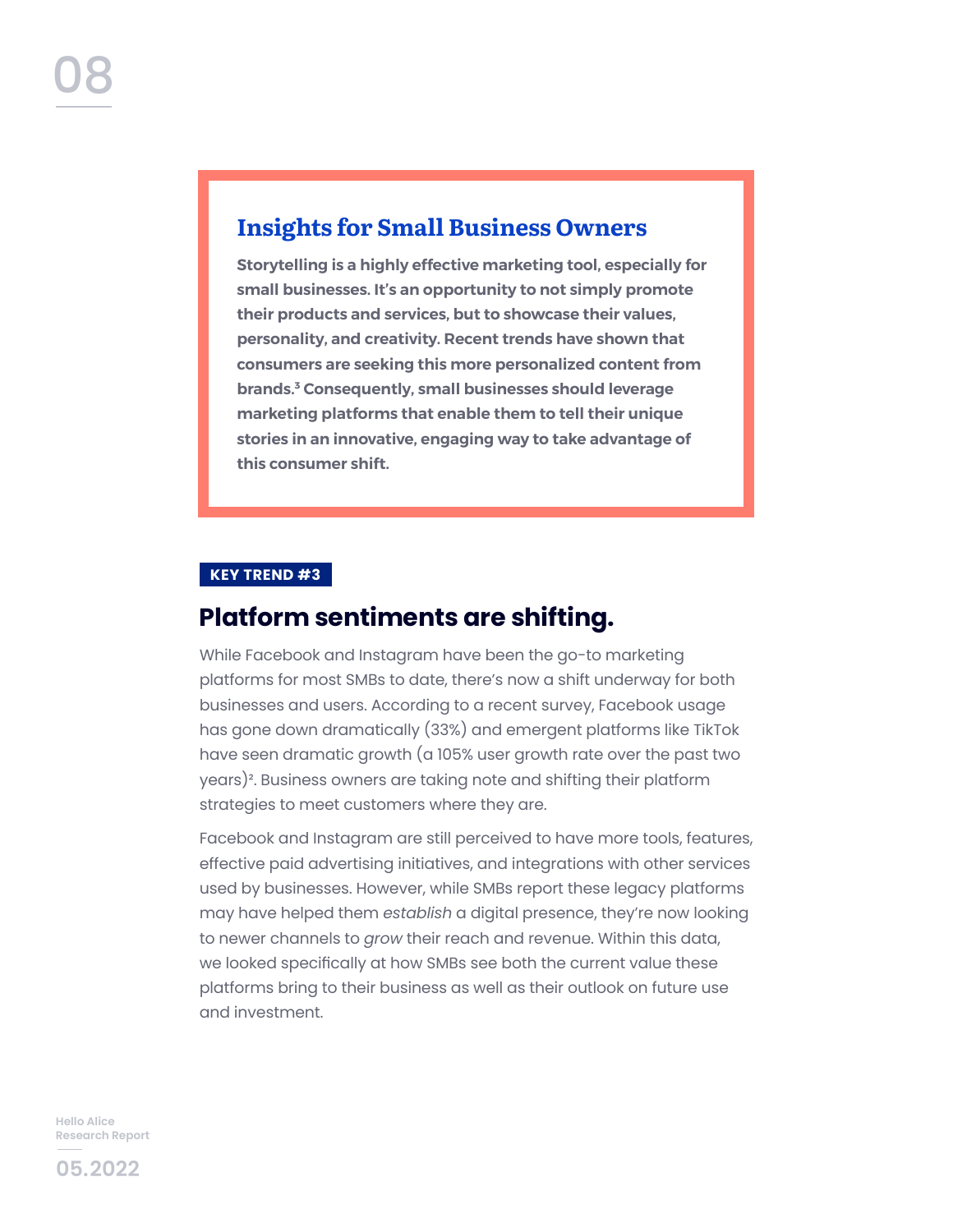### ¬ **Business Growth & Potential**

In terms of helping grow revenue, Facebook and Instagram were cited as the top performers. Small businesses also reported digital marketing platforms have enabled business expansion in other forms, such as hiring new employees, opening new locations, and reaching new audiences.

#### **Success on this platform has allowed me to expand my busines in some way (hire employees, open new location/s, reach new audiences, etc.)**



**% AGREE OR STRONGLY AGREE**

Again, length of time using a platform is an important factor to consider when interpreting this data. Since SMBs have much longer histories on Facebook and Instagram, these platforms have a distinct advantage in this area. Time will tell if the others will catch up, but sentiment indicates they're on their way.

### ¬ **Future Use**

Big plans seem to be on the horizon for the future use of digital marketing platforms by small business owners. Over 63% of owners who do not currently use Facebook, Instagram, or YouTube plan to start; meanwhile, 59% plan to use TikTok. In terms of the reasoning behind these future plans, many business owners cited "word of mouth" recommendations. In this category, TikTok came out on top with 43% of SMBs saying they're now likely to join the platform because they've heard reports of efficacy from fellow business owners.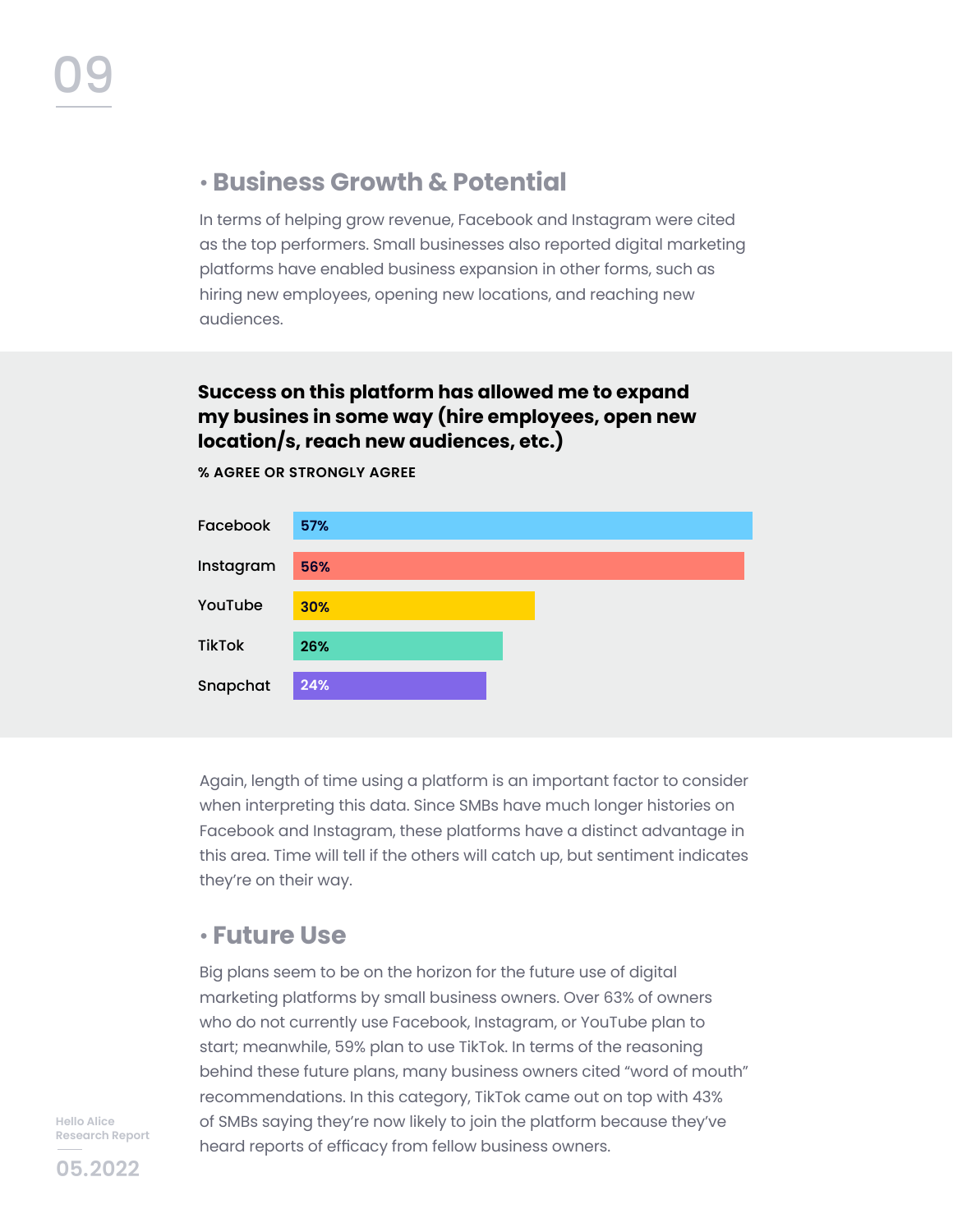**Reasons for Starting or Increasing Investment on This Platform: I heard from other small businesses that this platform is effective.**



Outside of peer recommendations, small business owners appear driven by a desire to introduce their brands and engage their audiences in more dynamic ways. Therefore, it's unsurprising that 72% and 67% of SMBs indicated that they are most excited about their growth potential on Instagram and TikTok, respectively. These platforms are well-known for features supporting audience engagement and storytelling.

#### **Insights for Small Business Owners**

**Digital marketing platforms can generate considerable tangible value for SMBs. However, to realize this value, business owners must plan and build strategies around each platform's unique features, styles, and audiences. SMBs must also plan to invest enough time to allow them to learn, adjust, and succeed.**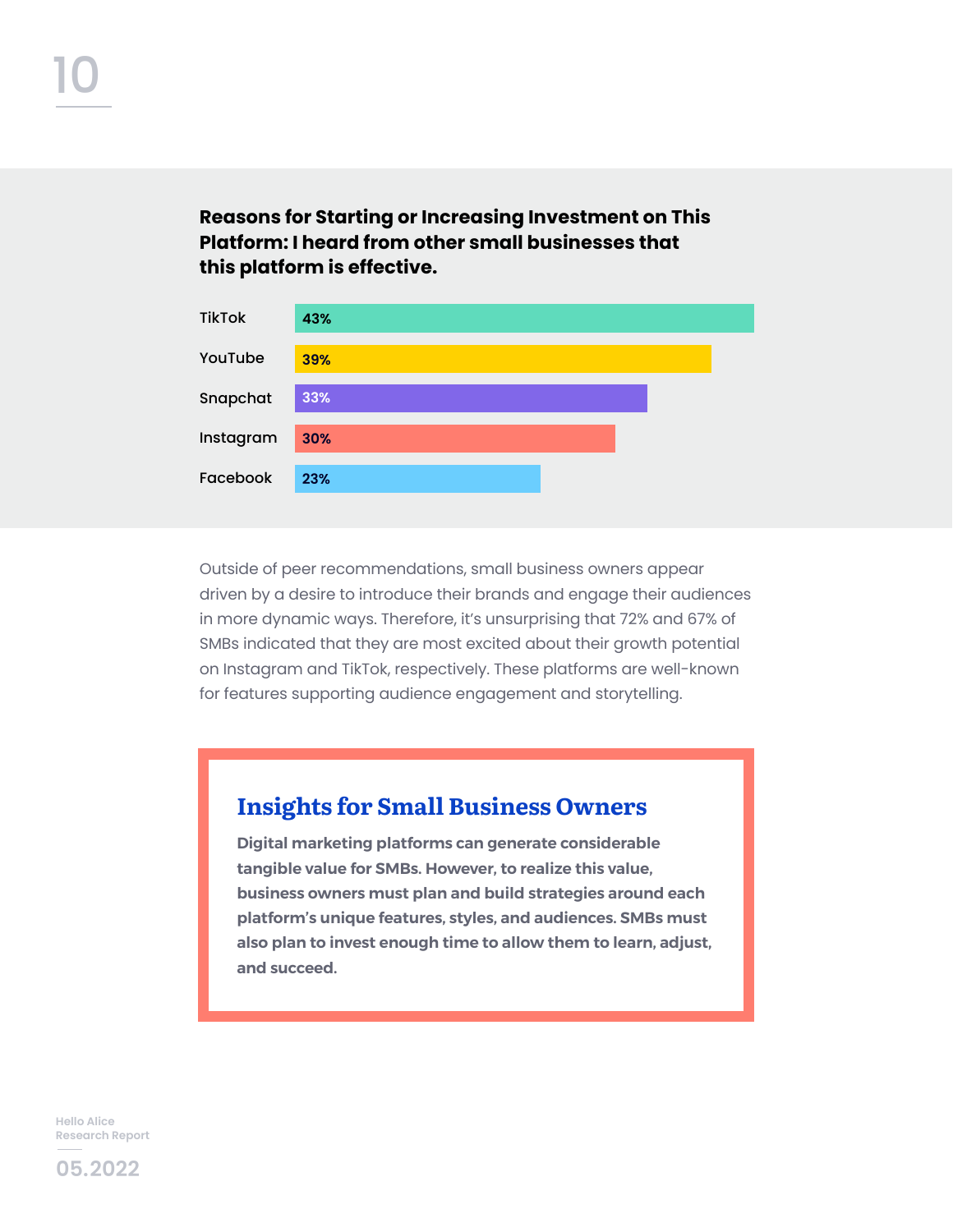# An Emerging Player: The TikTok Shift

## **Overview**

Looking at small business owners' current use and perceptions of digital marketing platforms, TikTok overwhelmingly stands out as an emerging key player. When asked which platform SMBs were most excited to use in the future, TikTok overcame both Facebook and Instagram to lead in this category.

#### **Which digital marketing platform are you most excited about for business use?**



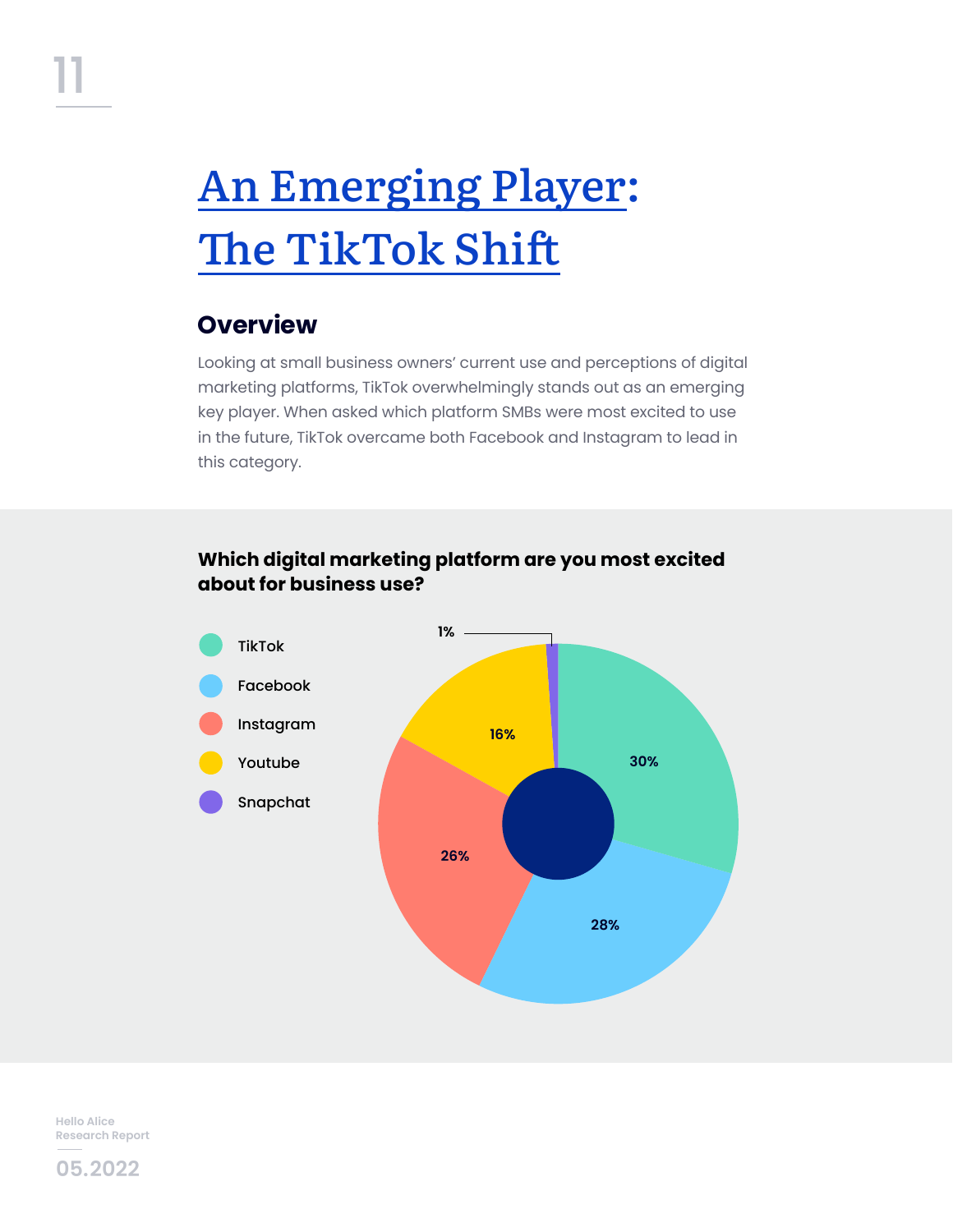And it seems this surge in interest is warranted. SMBs currently using TikTok have the most optimistic outlook for their growth potential compared to SMB outlooks for other platforms. When asked about future plans to use each of the platforms for businesses, an impressive 78% of owners currently using TikTok said they planned to increase their investment. This was the highest of all platforms, with Instagram coming in second at 67%.

This is a particularly noteworthy sentiment given that TikTok is still such a nascent platform. For example, 49% of the small business owners using the platform for organic marketing purposes have only been on TikTok for three months or less.

Clearly, they're gaining enough quick traction on the platform to inspire a positive outlook on future performance.

For further insight into this industry shift, we surveyed small business owners currently using TikTok for both organic and paid marketing to understand its unique appeal and impact.



## **Why is TikTok Becoming the Digital Marketing Preference among Small Businesses?**

SMBs find creating and sharing their story on TikTok to be rewarding from both a business and personal perspective. With its ease of use and unique storytelling capabilities, coupled with its highly engaged audience and focus on discoverability, SMBs are leveraging this fast-growing platform to generate real results.

In our research, we uncovered a number of unique digital marketing strengths reported by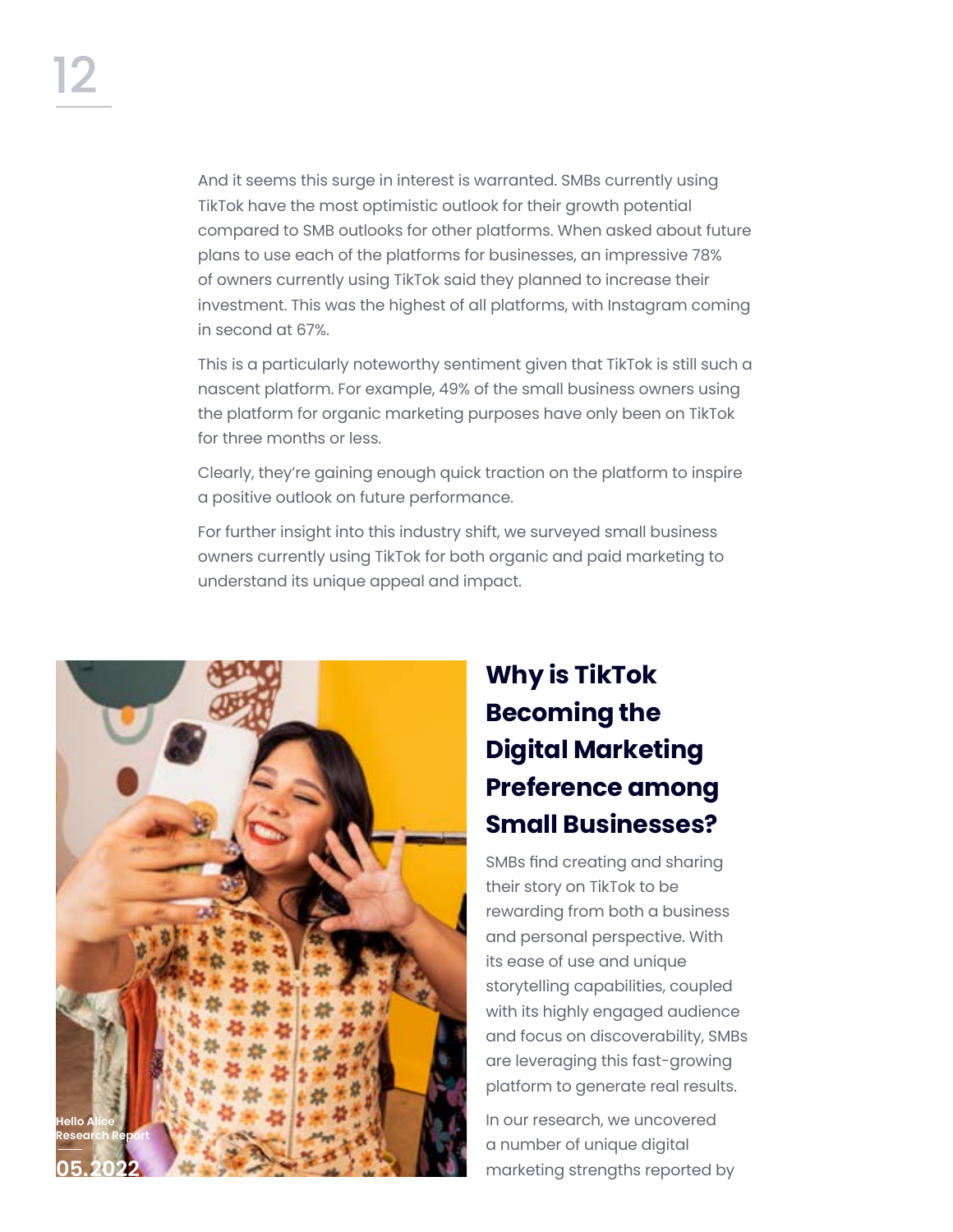small businesses regarding TikTok. First, small business owners enjoy using TikTok as a tool for their business, finding it easy and fun. Second, small business owners stated reaching new audiences as one of the most valuable aspects of the platform. And last but not least, TikTok is driving tangible impact for small businesses, spanning from successful new product ideas and sales increases to professional growth opportunities.

## **Best app to grow small business and engage with potential customers and clients.**

## **Digital Marketing: Easy and Fun?**

Interestingly, 32% of small business owners who have *not* yet used TikTok perceive the platform as too complicated to try. Small business owners currently using TikTok, however, cite their top factors for adoption as "ease of use" and "fun to use." Says one business owner, "I love using TikTok. It is easy to use, not time consuming, and the videos are easy to make and share." Clearly, the perception of complication is a hurdle for some small business owners, but once they get started, they discover usability is one of TikTok's greatest and most distinctive strengths.

#### **Sentiment Among Current TikTok Users**

Agree it's easy to use Agree it's fun to use **81% 73%**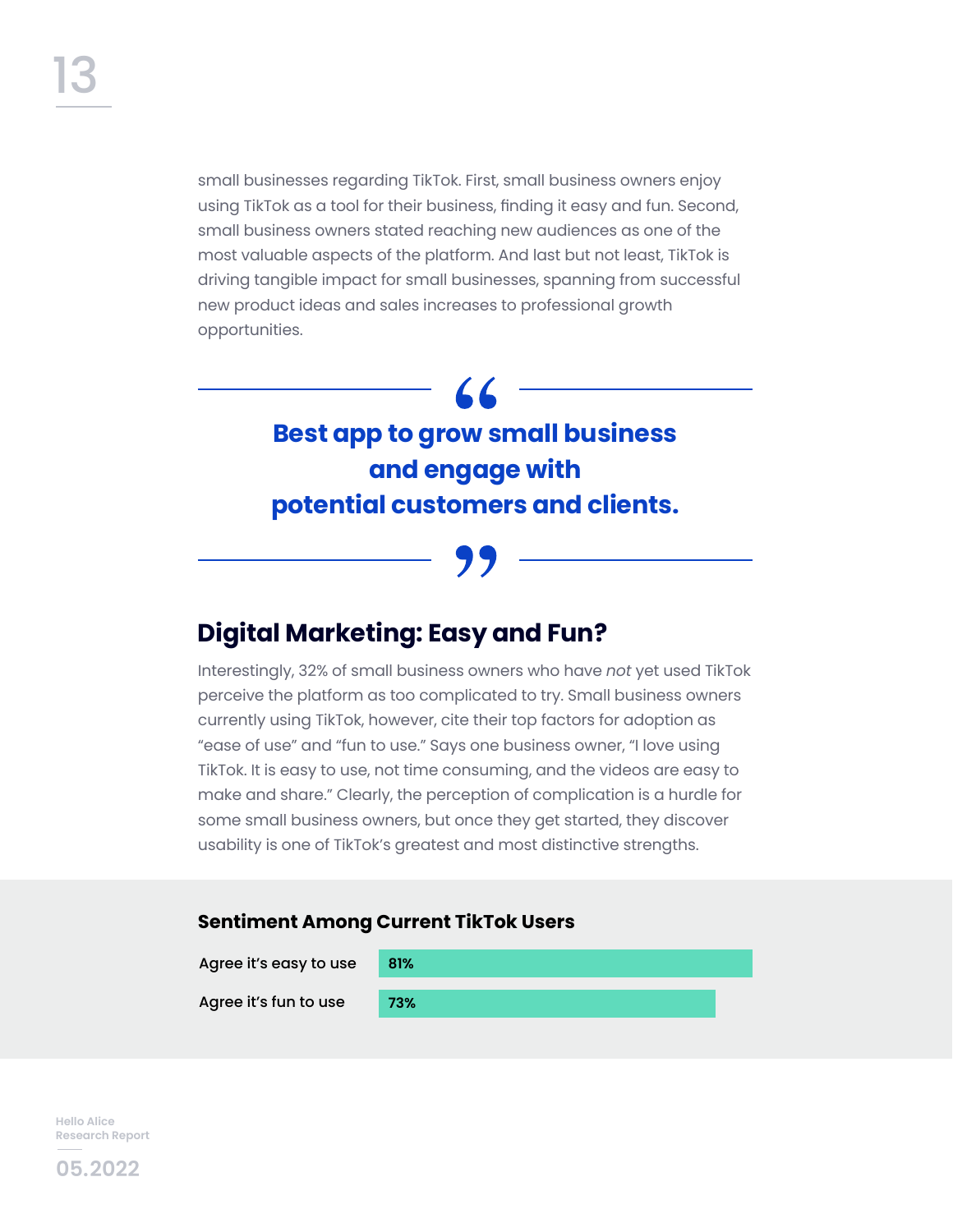## **Business Impact**

The majority of SMB owners on TikTok surveyed believe the platform has positively affected their businesses to date. When we looked deeper into what was driving this positive impact, we found four common themes: visibility, audience reach and engagement, business growth, and professional development.



Due to the unique nature of TikTok's platform and user base, SMBs are generating quick and far-reaching exposure for their businesses. For SMBs struggling to cut through the broader marketing "noise" with generally limited budgets, the ease and impact of this increased visibility is gamechanging. In fact, when asked if TikTok had improved their SMBs' marketing performance, 49% of owners reported the platform helped generate publicity for their business.



Ti**kTok has positively affected my business.**



**Generated publicity for my business.**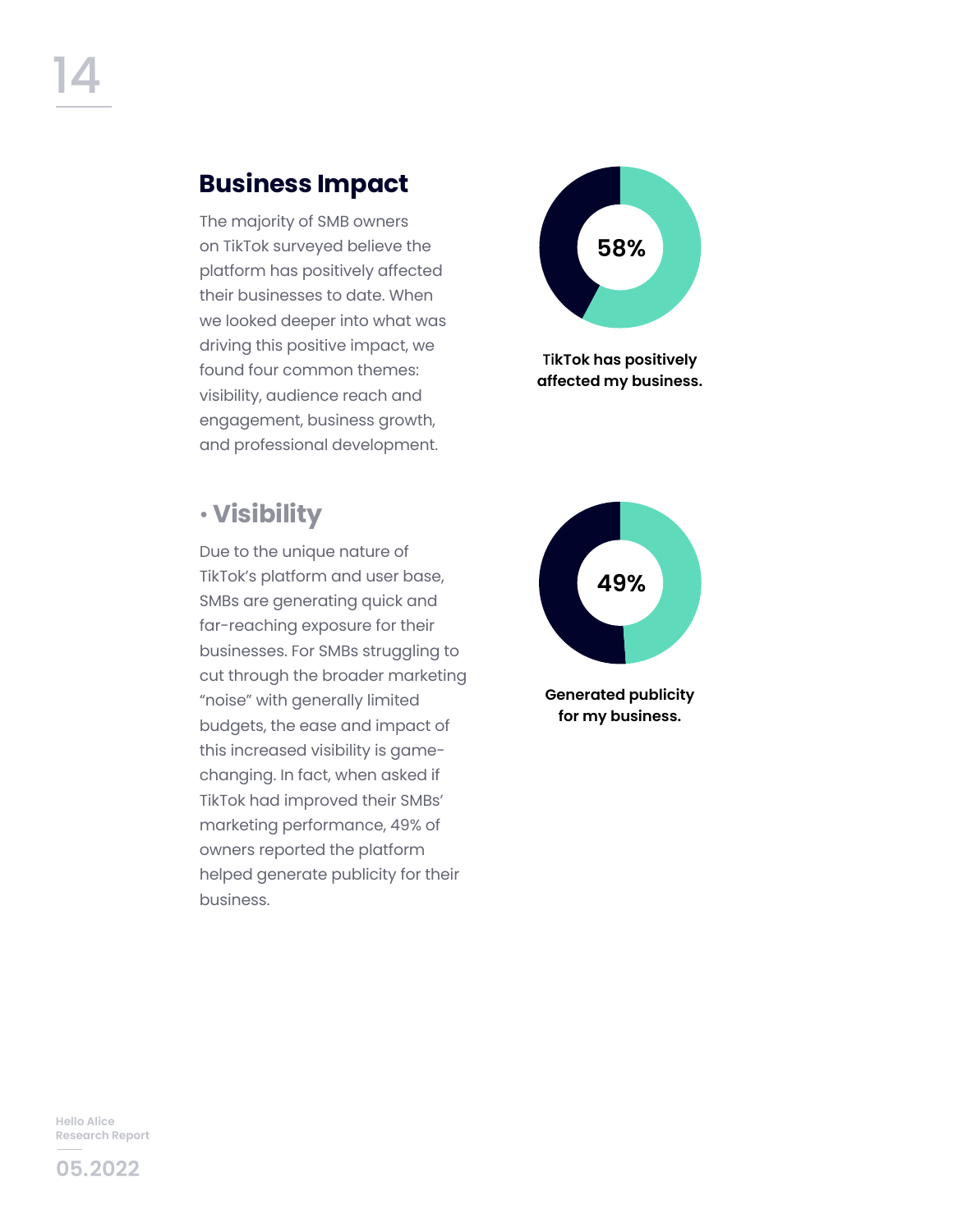## ¬ **Audience Reach & Engagement**

When ranking the most valuable aspects of using TikTok to promote their businesses, "reaching new audiences" came out on top, followed by the "ability to get discovered" and "reaching the right audience for the business."

Overall, owners using TikTok are pleased with the audience they're finding on the platform, with 70% reporting a divers e audience and 47% reporting it helped expand their marketing reach in new geographic markets. What's more, 59% believe it's an audience eager to discover new products, services, and brands.



**Helped to expand marketing reach in new geographic markets.**

**In the last month or so I have increased my following on TikTok exponentially.**

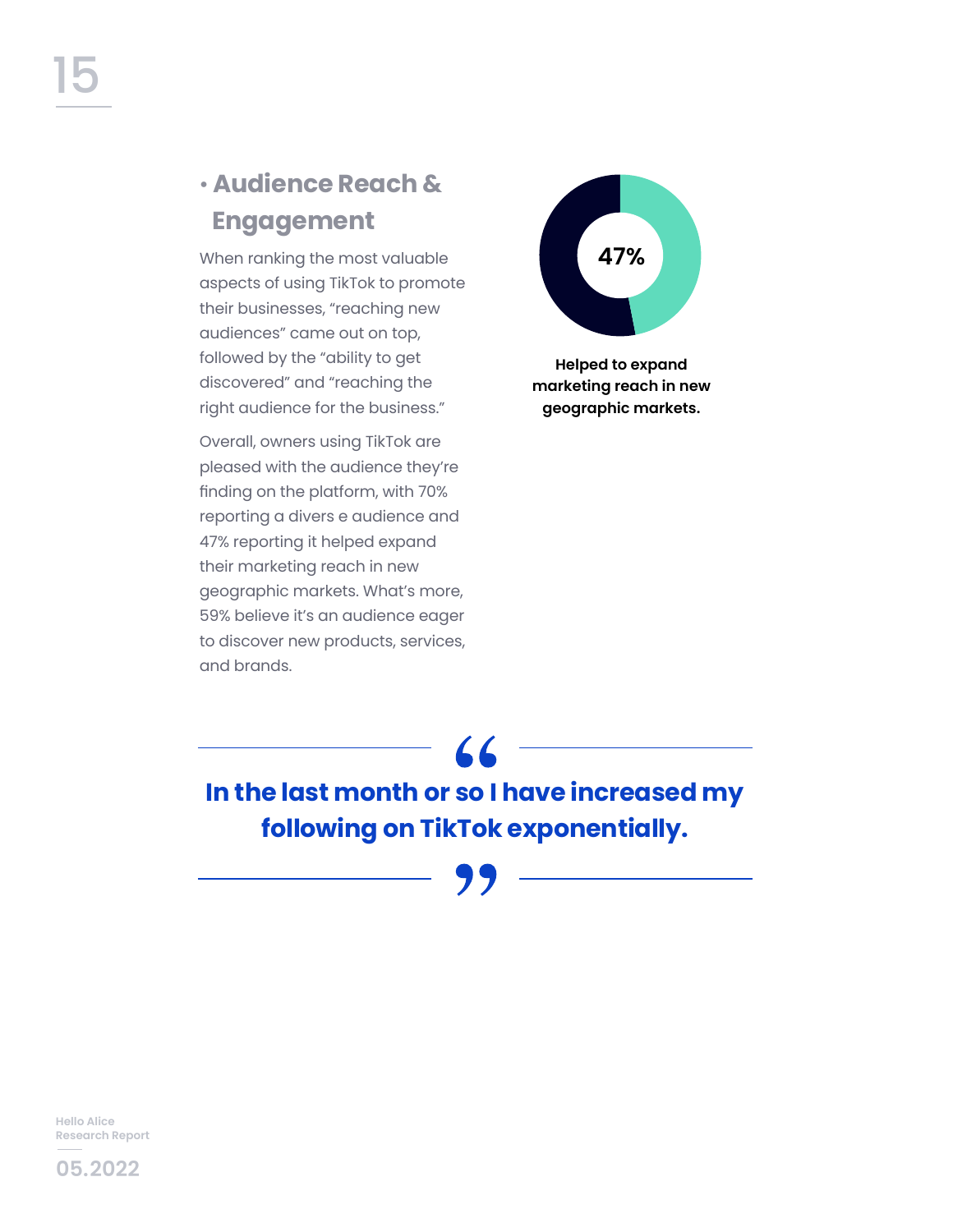### ¬ **Business Growth**

Impressively, 40% of the SMBs surveyed credit TikTok for helping them launch their business. Among established businesses, owners indicate TikTok has helped them in several critical areas of overall business growth, from product ideation to increased sales.

#### **How has this platform supported the outcomes of your business?**

**% AGREE OR STRONGLY AGREE**

Grow my revenue

**59%**

Launch my business

**40%**

Develop new ideas for products/services

**37 %**

As small businesses have continued to battle against the pandemic's many challenges, this support has been especially critical.



**Hello Alice Research Report** 

A third of SMBs credit TikTok for helping them raise capital, and 42% of SMBs reported TikTok has aided in sustaining their businesses through this difficult period.

**05.2022**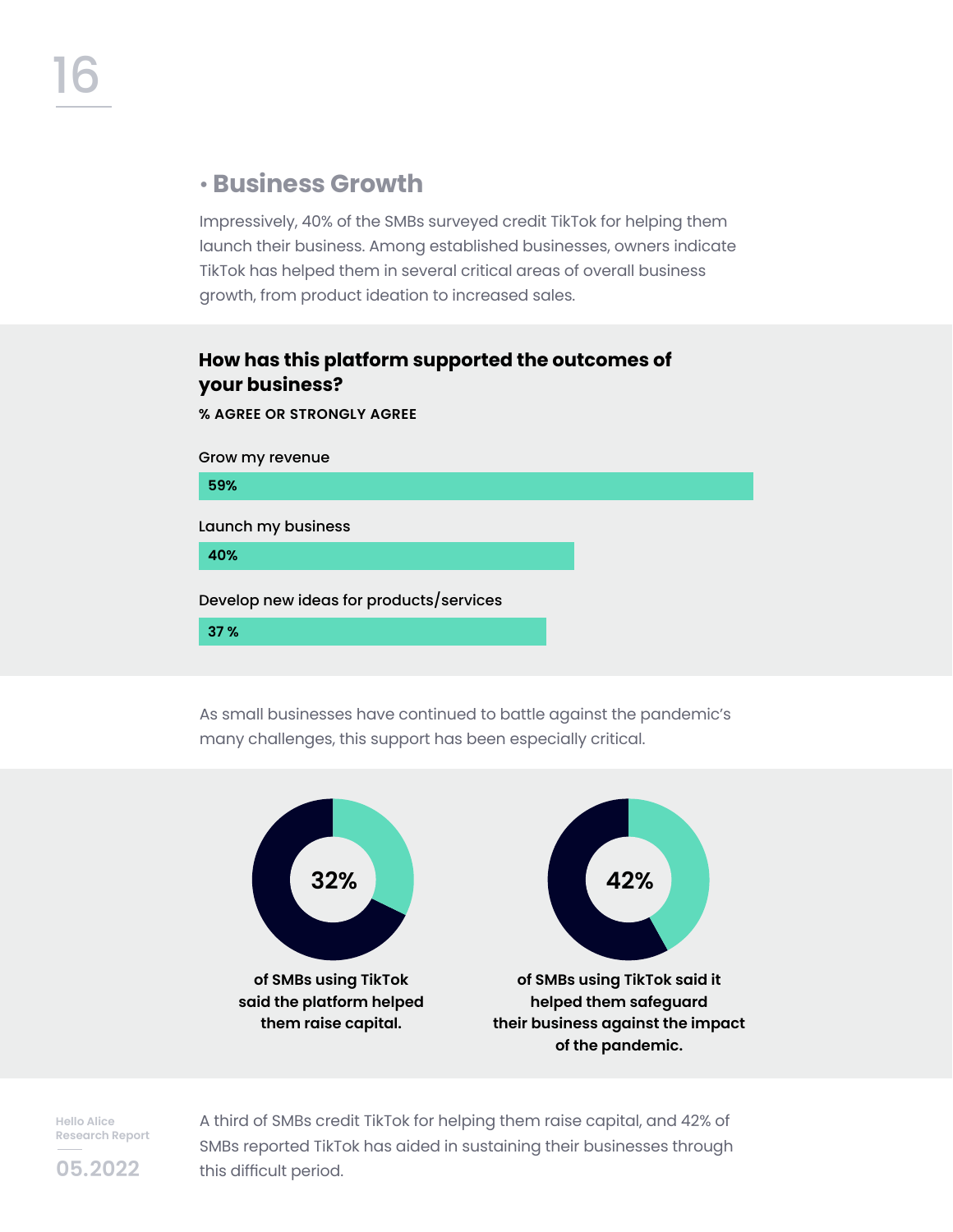To support growth and address challenges, many SMBs on TikTok have needed to invest in operations, which includes hiring more employees and expanding into a new physical location. Between those using TikTok for organic (non-ad managers) and paid marketing (ad managers) purposes, there was a slight difference in these areas; however, outcomes for both groups are noteworthy, especially given their relatively short histories on the platform.

**Paid Advertising Organic Advertising Only**

Hired employees due to the success of TikTok.



Expanded to a new physical location due to the success of TikTok.



Some small business owners even indicated that their experiences on TikTok have facilitated professional growth.

#### **How has your experience on TikTok improved your business marketing performance?**

**% AGREE OR STRONGLY AGREE**

TikTok allows me to tell my small business story in a new and effective way.

**63%**

TikTok helped me connect and learn from small businesses.

**58%**

**53%**

My skills have improved as a digital marketer on TikTok.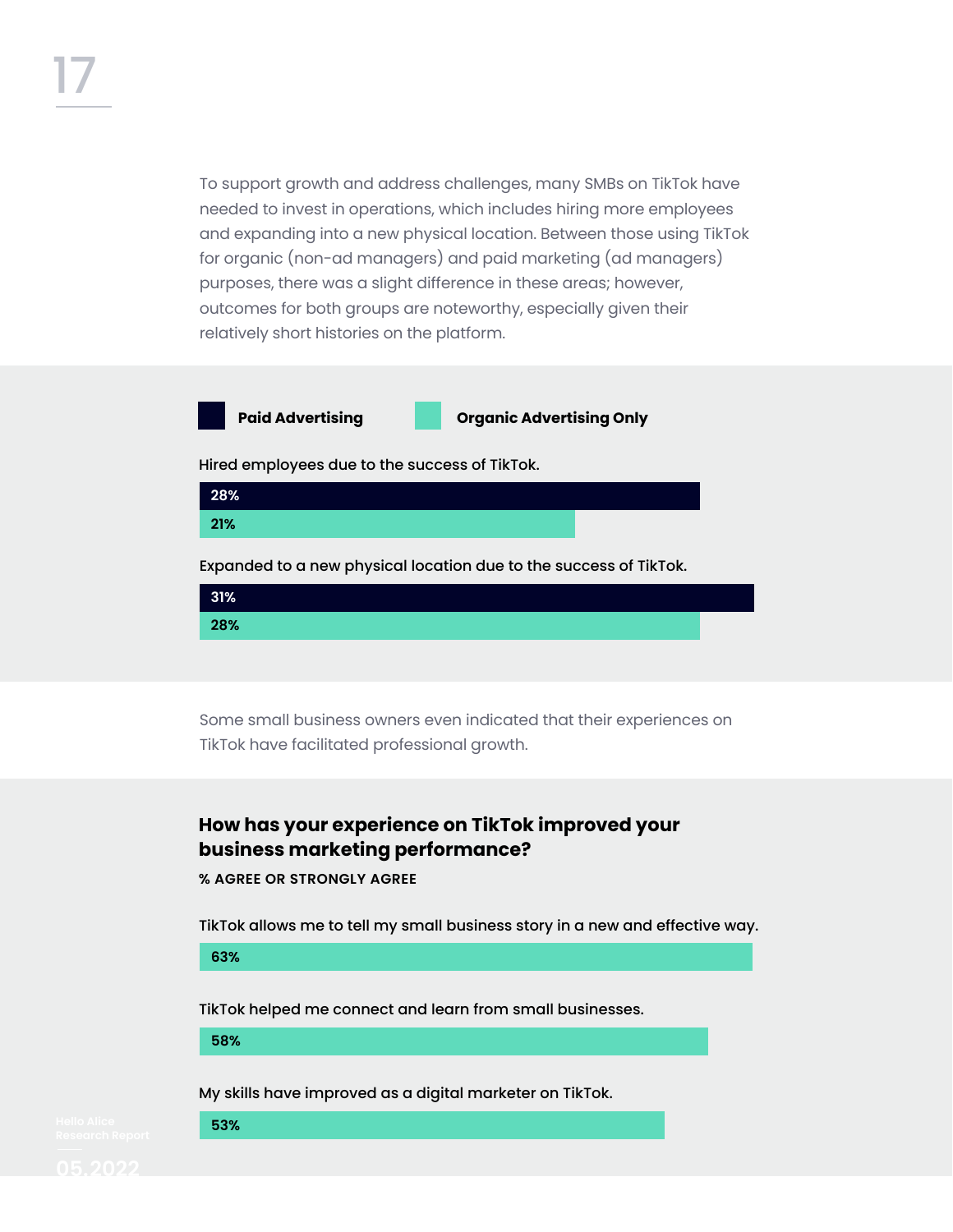**I have seen a lot of success in the last three months with TikTok ads. I hope to continue growing revenue from TikTok.**

## **Outlook and Opportunity**

Overall, small business owners currently using TikTok indicate a strong, positive outlook on the platform and its potential to generate increasingly strong returns for their businesses.

For those SMBs using paid advertising on the platform, 84% plan to maintain or increase the portion of their marketing budget allocated for advertising on TikTok this year. This aligns closely with additional data showing 79% of SMBs using TikTok's paid advertising solutions find TikTok as valuable as other digital platforms, if not more so. Fueling this outlook is SMBs' belief that both the audience and general popularity of TikTok will continue to grow.

**Looking ahead, what is your outlook on TikTok as a marketing channel for your business?**

**% AGREE OR STRONGLY AGREE**

Popularity is going to continue to grow.

#### **84%**

Audience is going to continue becoming more diverse across age, demographics, interests, etc.

**79%**

Offers as much value to small businesses as other digital marketing platforms, if not more.

**74%**

**62%**

I plan to dedicate a portion/a larger portion of my marketing budget to advertising on TikTok this year.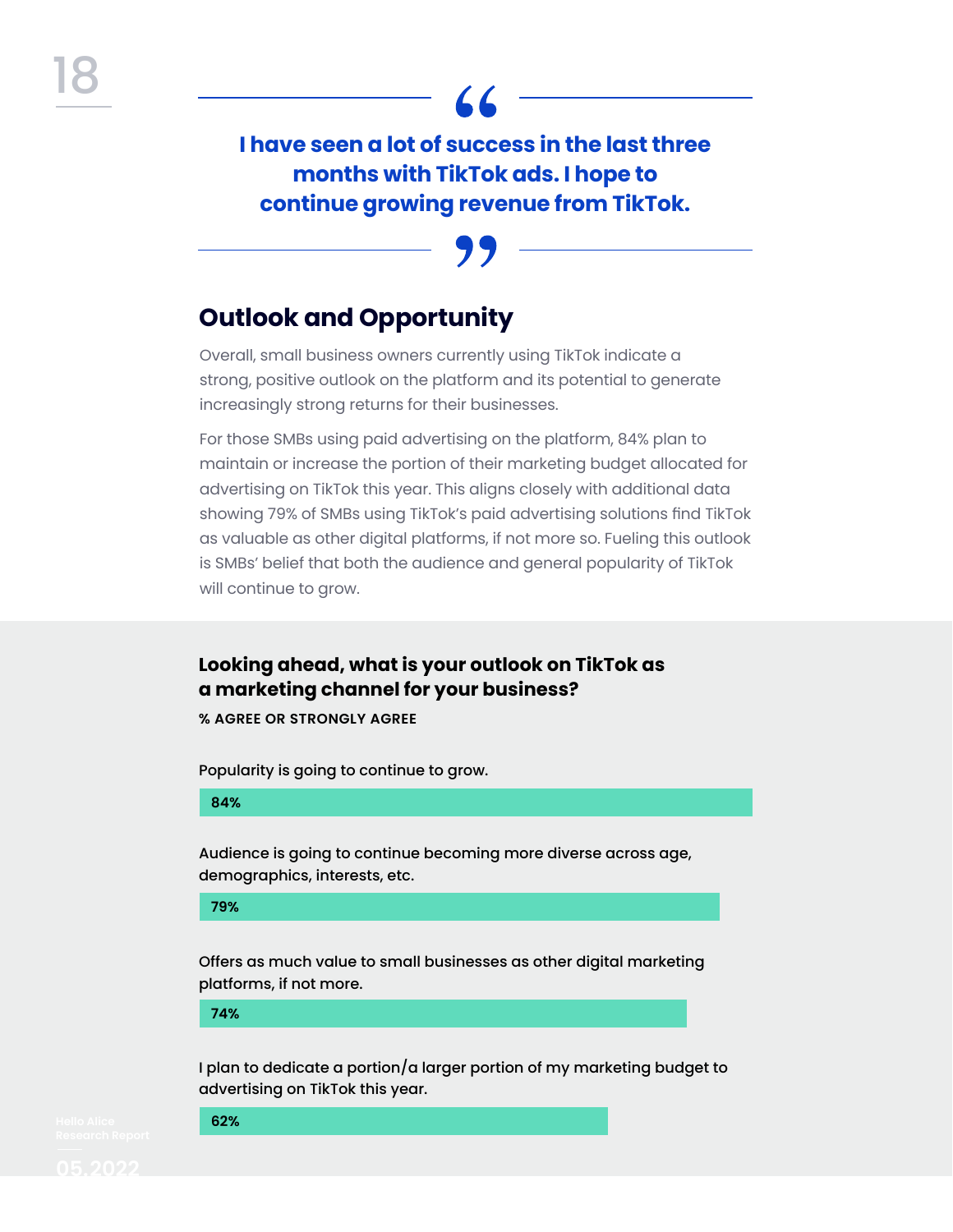## How can TikTok Improve to Further Support Small Business Owners?



Small business owners regularly using TikTok have few complaints about the platform. In fact, 46% believe TikTok is dedicated to the success of small businesses like theirs. However, TikTok still has some work to do in dismantling common misconceptions among small business owners not yet on the platform, particularly those who are newer to digital marketing in general.

Three key steps TikTok can take to address these concerns are: 1) more effectively promoting their learning resources to ease the fear of complexity, 2) better demonstrating the breadth and engagement of their fastgrowing audience, and 3) raising awareness among SMBs of the many advertising tools and opportunities on TikTok. Overall, TikTok does not lack resources but rather has room for improvement when it comes to building awareness around their available resources.

**Hello Alice Research Report** 

**05.2022**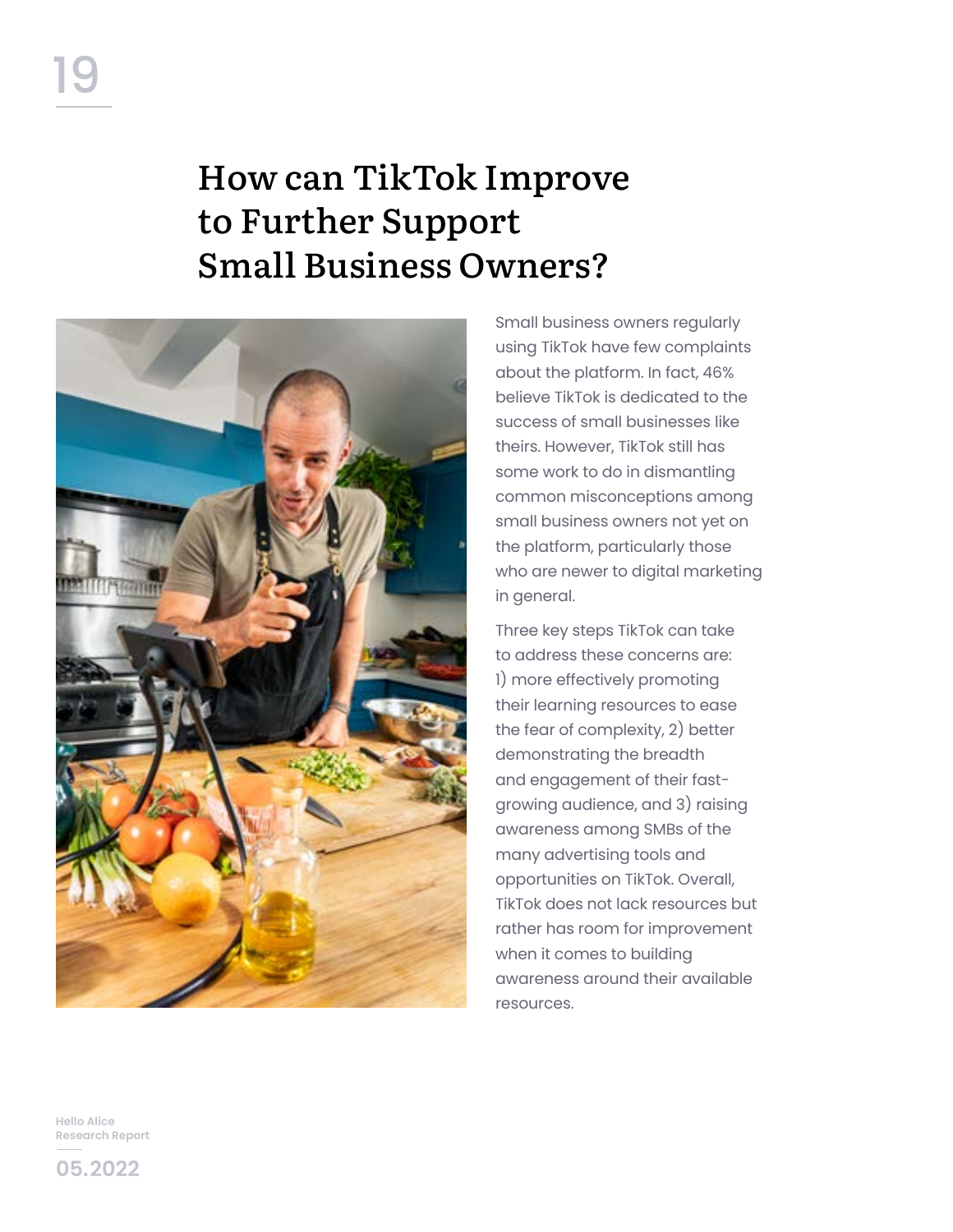## **Promotion of Learning Resources for Ease of Use**

While 73% of businesses using TikTok find the platform easy to use, the 32% of SMBs not yet on TikTok indicate a reluctance to join because it seems too complicated or time consuming. However, roughly half of SMBs on TikTok acknowledge the platform offers learning resources to help them leverage it more effectively. It therefore appears TikTok needs to improve promotion of these resources, enabling more SMBs to access the guidance they need to start and grow on the platform.

Because of TikTok's relative nascency, many SMBs using the platform are still building their presence and expertise. Of SMBs surveyed, 80% report needing more time to determine TikTok's potential for their businesses. This represents an urgent opportunity for TikTok to properly support these owners during this critical phase and provide reason for owners to deepen their investment in the platform.

#### **Need more time on platform to establish my business presence effectively and determine impact.**



**% AGREE OR STRONGLY AGREE**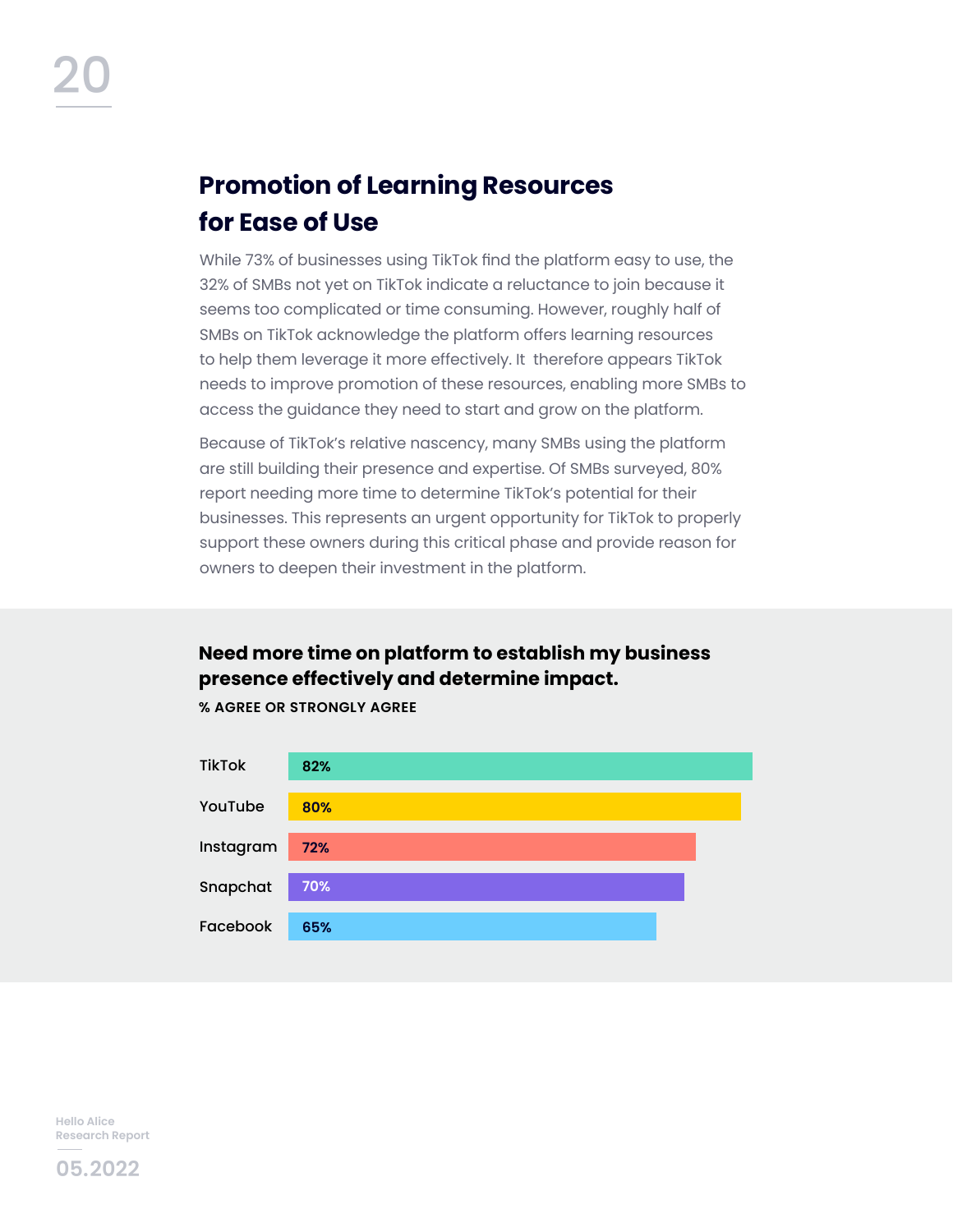## **Educating Small Business Owners About Audience Reach**

In general, small business owners cite the size of a platform's audience as the primary factor driving their decision to use it or not. But when asked why they *don't* use a specific platform, they often indicate perceiving the platform doesn't have the *right* audience for their business. Both TikTok and Snapchat stood out in this regard; a higher percentage of business owners who did not plan to use these platforms indicated they made this decision due to incorrect audience.

#### **Reasons for Not Using and Don't Plan to Start Using This Platform: It does not have the right audience demographics for my business.**



Conversely, the majority of SMB users on TikTok are generally enthusiastic about the audiences they're finding there. This indicates a need for TikTok to better promote the diversity and dynamism of its user community among businesses looking to expand their customer base and choosing other platforms to do so.

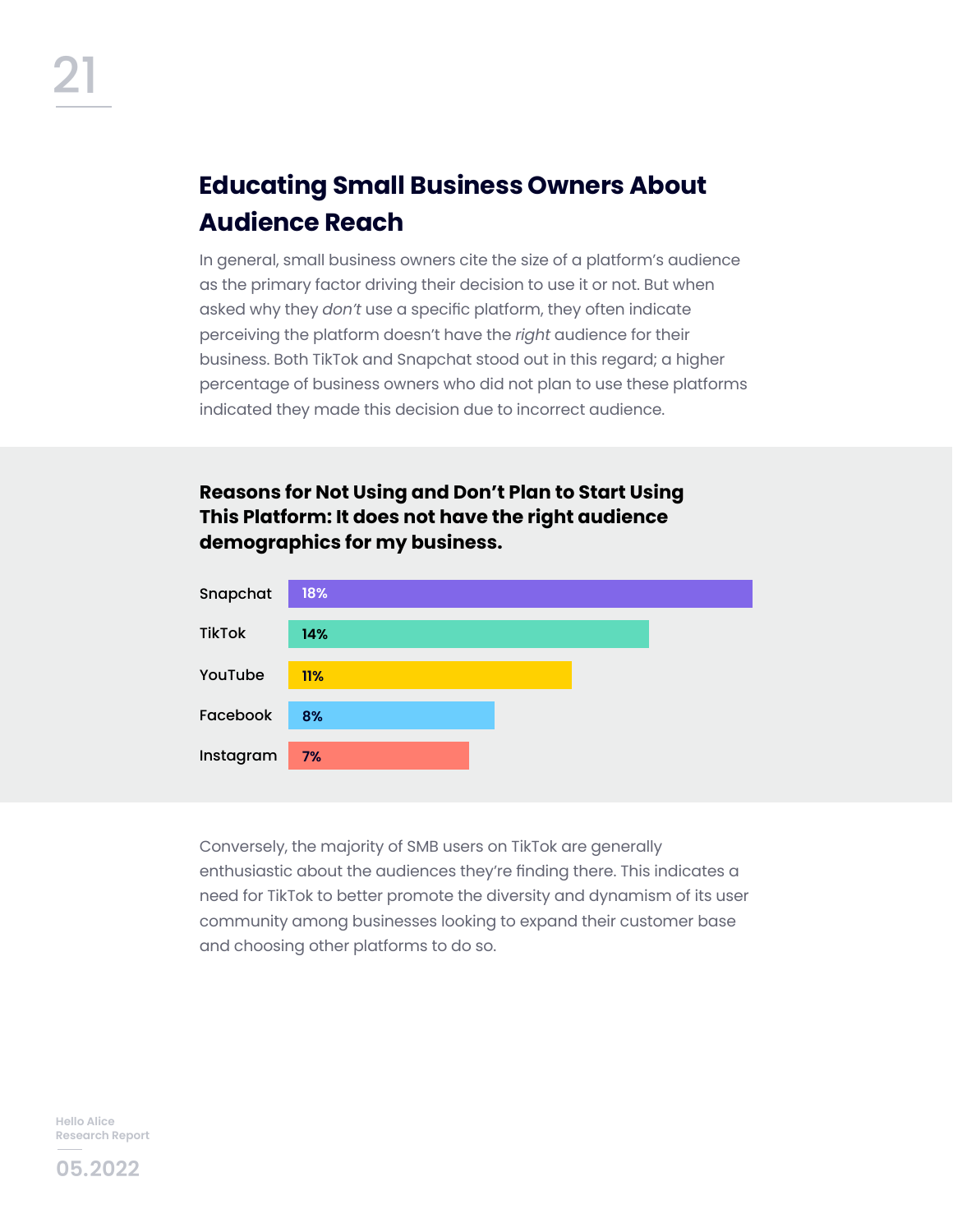## **Tools and Advertising Opportunities**

Small business owners on TikTok have indicated tools on the platform have helped them promote their business more successfully and efficiently. In particular, SMBs find TikTok's analytics tools valuable for understanding key performance metrics and audience behaviors, helping them to optimize their content for greater impact. For example, 34% of SMBs report using Promote, TikTok's lightweight ad solution, to boost visibility of organic content. However, both current and non-users of TikTok indicate a need for more tools, updated policies, and additional features to better facilitate the growth and success of their businesses. TikTok could benefit



**TikTok's business tools and features (analytics, post scheduler, creative tools, etc.) help me promote my business more efficiently and successfully.**

from considering these needs carefully and ensuring platform and product development in ways aligned with SMBs' needs across their lifecycles.



#### **Which TikTok tools have you used so far?**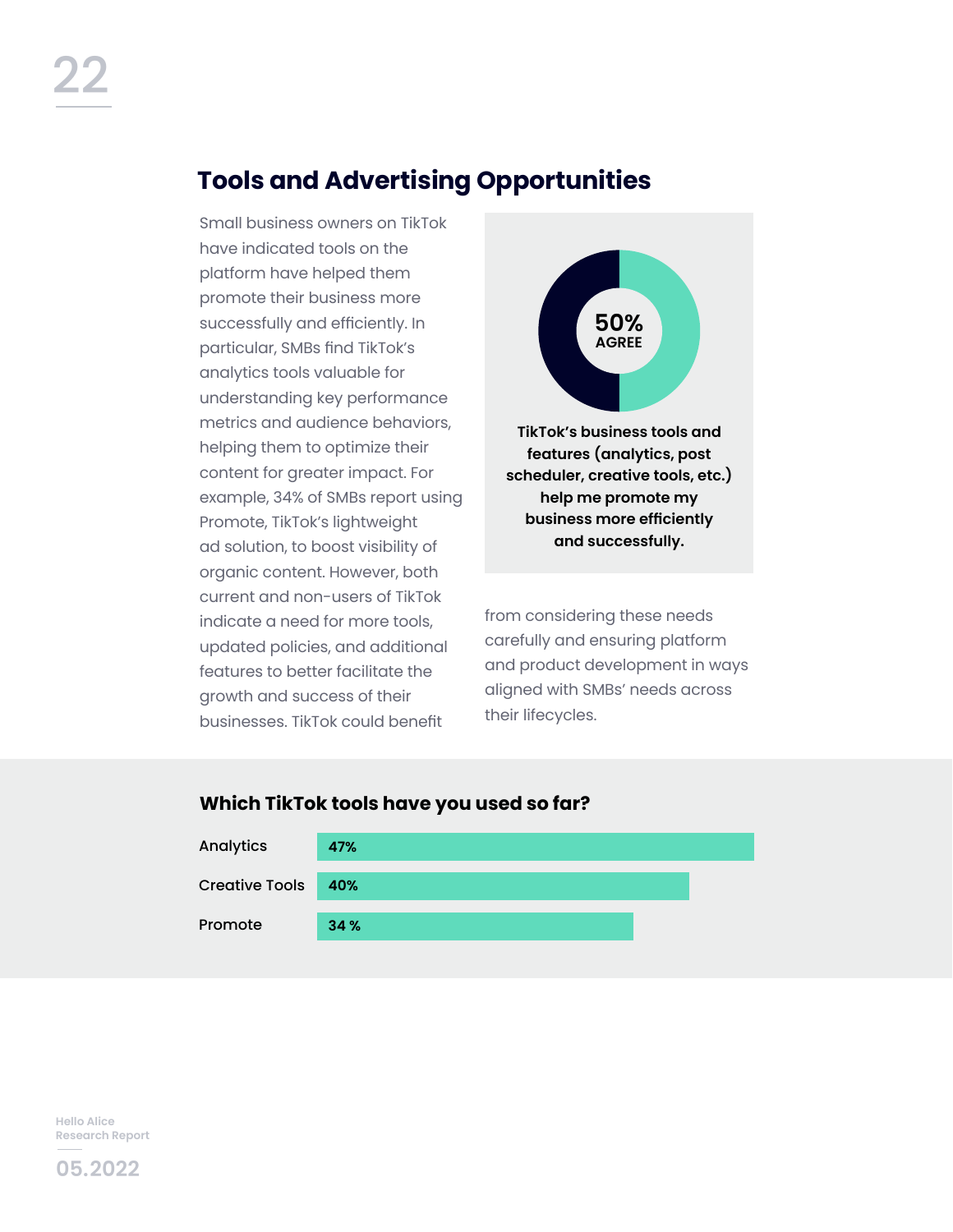**I still haven't learned all the tricks to TikTok but I definitely think it is a great way to build your business. Love how you can now manage the videos and put them into different folders! That was one of the smartest things to do! All in all, I am happy with TikTok and plan to use it to my full advantage once I learn what all that entails.**

## **Paid Marketing Perspective**

To get a full view of the SMB experience on TikTok, Hello Alice surveyed business owners who use the platform for both organic and paid marketing. Those who use the platform for paid marketing do so through TikTok Ads Manager.

While the majority of SMBs using TikTok as a whole are relatively new businesses, those using Ads Manager were slightly more mature; 59% of these businesses are more than a year old. Additionally, SMBs with Ads Manager accounts were more likely to have employees and indicated higher revenues and larger marketing budgets.

Because Ads Manager users devote portions of their marketing budget to TikTok, their expectations of the platform, naturally, are higher than their organic-only counterparts. While over half of Ads Manager users indicated TikTok offers tools for success on the platform, there is still room for improvement. TikTok would benefit from more fully satisfying the needs of these business owners through enhanced advertising products and services.

**Paid Advertising Organic Advertising Only**

TikTok does not offer the tools I need (analytics, targeting, ecommerce, etc.) to succeed on the platform.



than on TikTok.

| 48% |  |  |  |
|-----|--|--|--|
| 38% |  |  |  |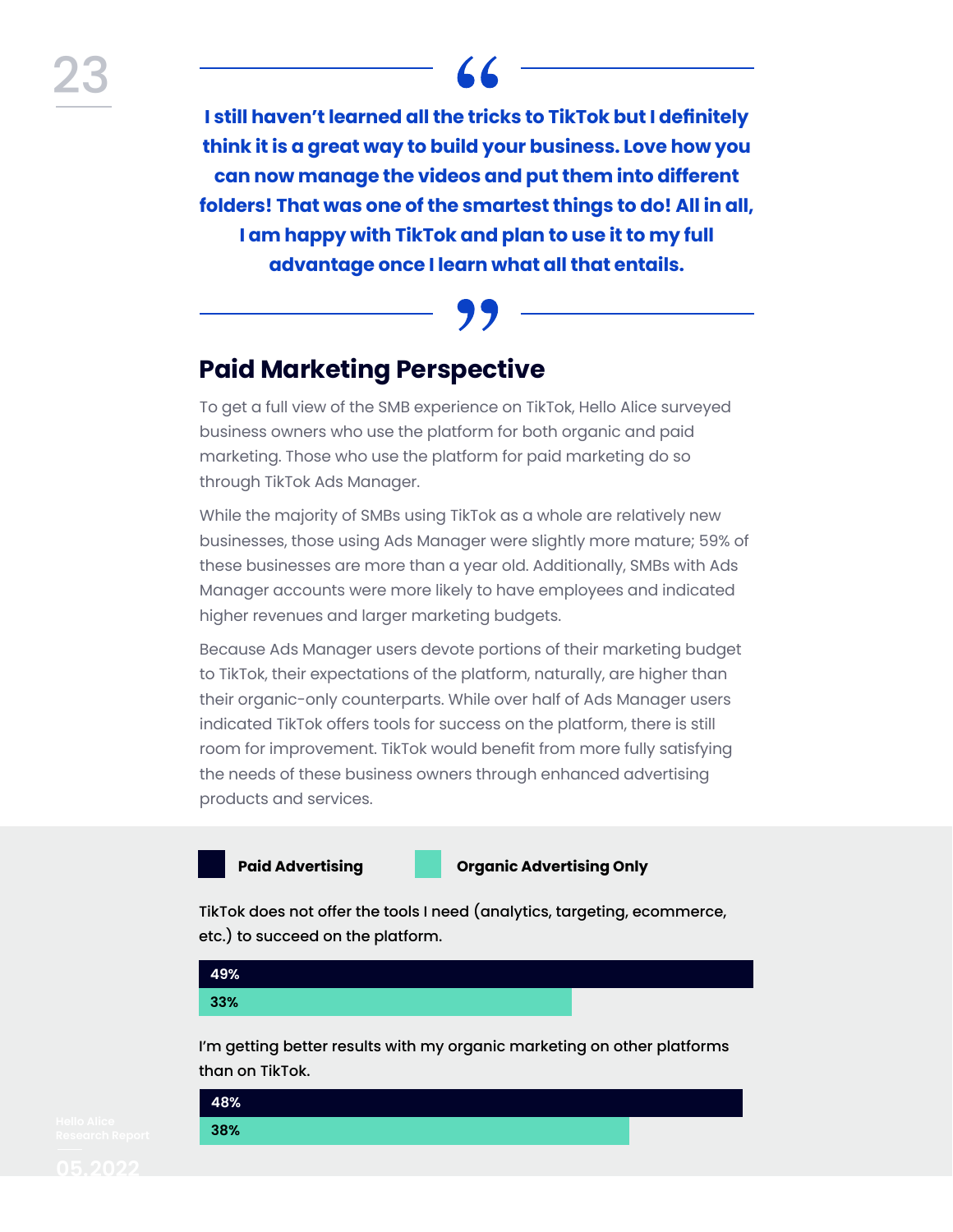## TikTok: An Emerging Front-Runner in Digital Marketing

Despite these critiques , businesses using TikTok Ads Manager have no plans to leave the platform. In fact, the majority of them plan to redouble their efforts on TikTok: 75% plan to devote more time to building their businesses on TikTok, and 74% plan to invest a larger portion of their budget toward advertising on the platform.

Moreover, 75% of TikTok Ads Manager users strongly agree they would recommend the platform to other small business owners. Small business owners using TikTok for organic marketing agree; they claim it offers something new and different from other platforms, and 68% believe that TikTok is "the place they need to be right now." An impressive 72% of current SMB users overall are excited about their growth on the platform. TikTok must fulfill some big expectations.



**Paid Advertising Organic Advertising Only**

STRONGLY AGREE they plan to devote more time to building their business on TikTok



Agree or strongly agree to dedicate a portion or larger portion of their budget to TikTok



STONGLY AGREE they would recommend TikTok

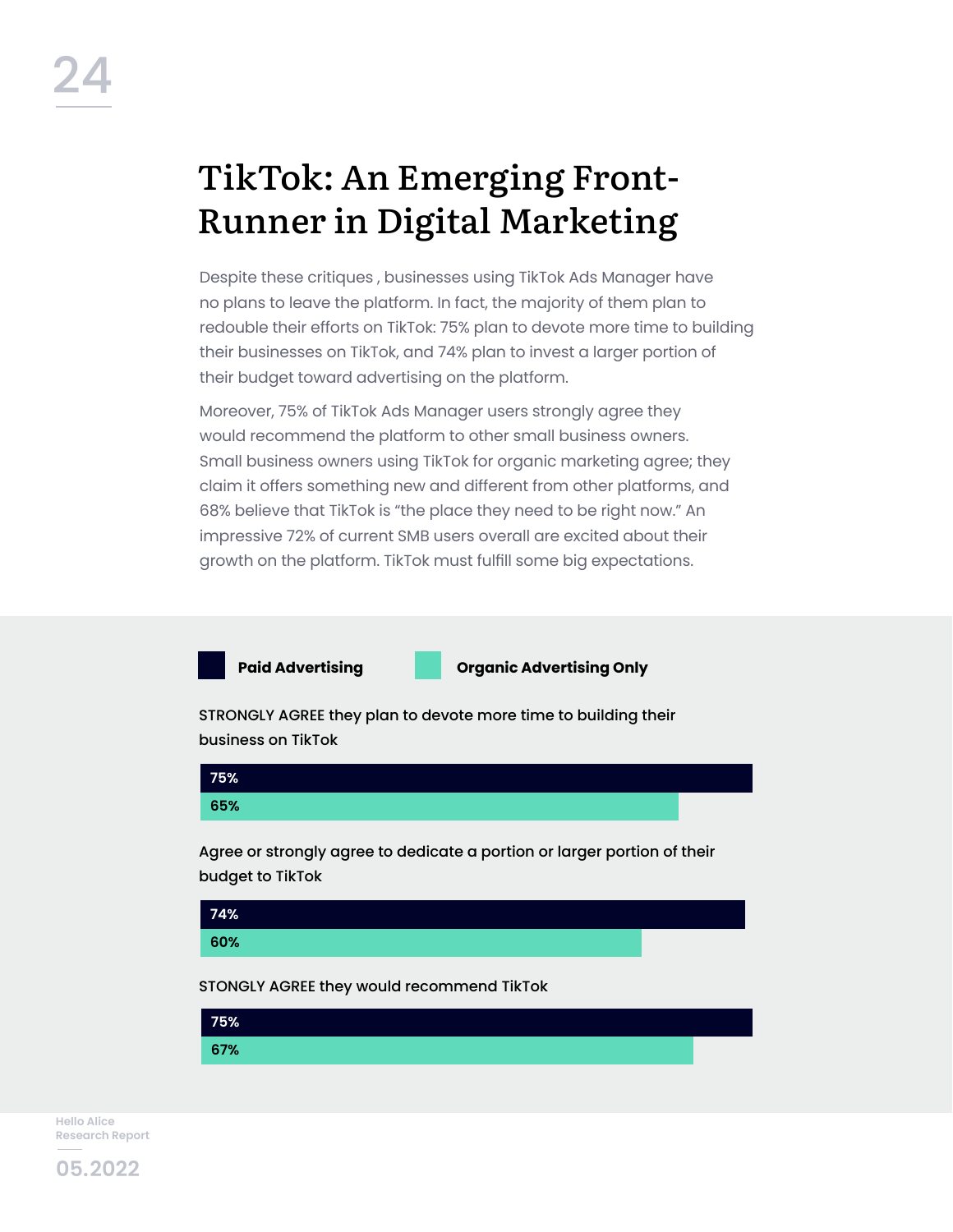## 66

**I definitely feel like TikTok is the ONLY platform to help grow your small business. I am on others and don't get nearly as much views or engagement. TikTok is my favorite and number 1 social media platform by far. I might be shutting down my others and only focus on my business from TikTok. Easy to use and has a lot of amazing features to increase views on your videos.**



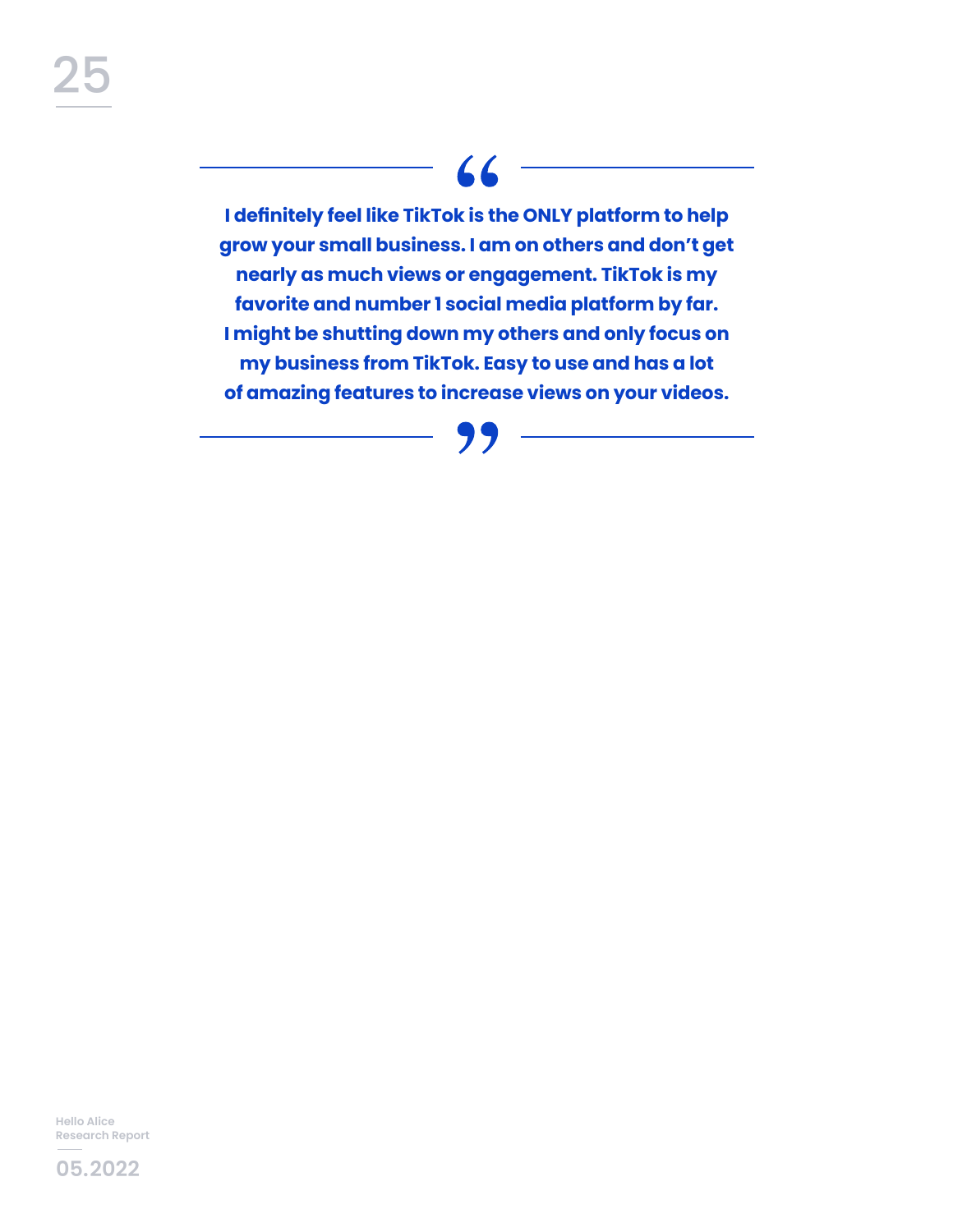# Methodology



Three surveys were conducted to better understand how SMBs use digital platforms to market their businesses.

The first survey compared five platforms: Facebook, Instagram, TikTok, YouTube, and Snapchat under three broad categories: Platform Use, Impact and Value, and Business Objectives. Data were collected about personal and business demographics as well. The second and third surveys focused specifically on the three broad categories (Platform Use, Impact and Value, and Business Objectives) specifically in relation to users' experiences with TikTok.

The first survey was distributed to a general audience of small business owners, the second survey was distributed to SMBs using TikTok for their businesses (either for organic advertising, paid advertising, or both), and the third survey was specifically distributed to SMBs using TikTok's paid advertising features. Approximately 7,000 responses were collected between the three surveys; all data were de-identified and aggregated prior to analysis.

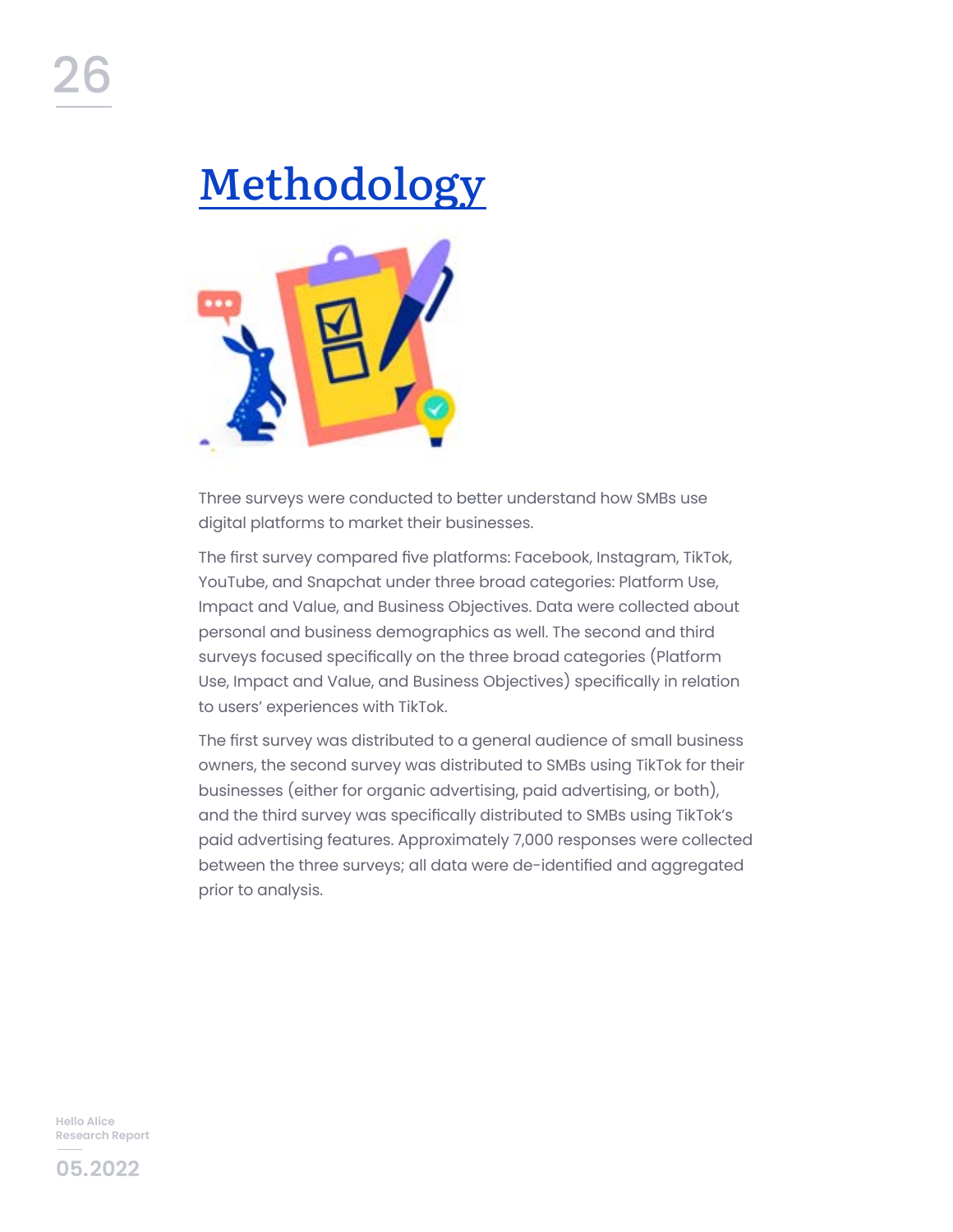## References

- **1** Oberlo (2022) Number of Small Businesses in the US. <https://www.oberlo.com/statistics/number-of-small-business-in-the-us>
- **2** Sprout Social (2022) 41 of the most important social media marketing statistics for 2022 <https://sproutsocial.com/insights/social-media-statistics/>
- **3** Hubspot (2022) The Ultimate List of Marketing Statistics for 2022 <https://www.hubspot.com/marketing-statistics>

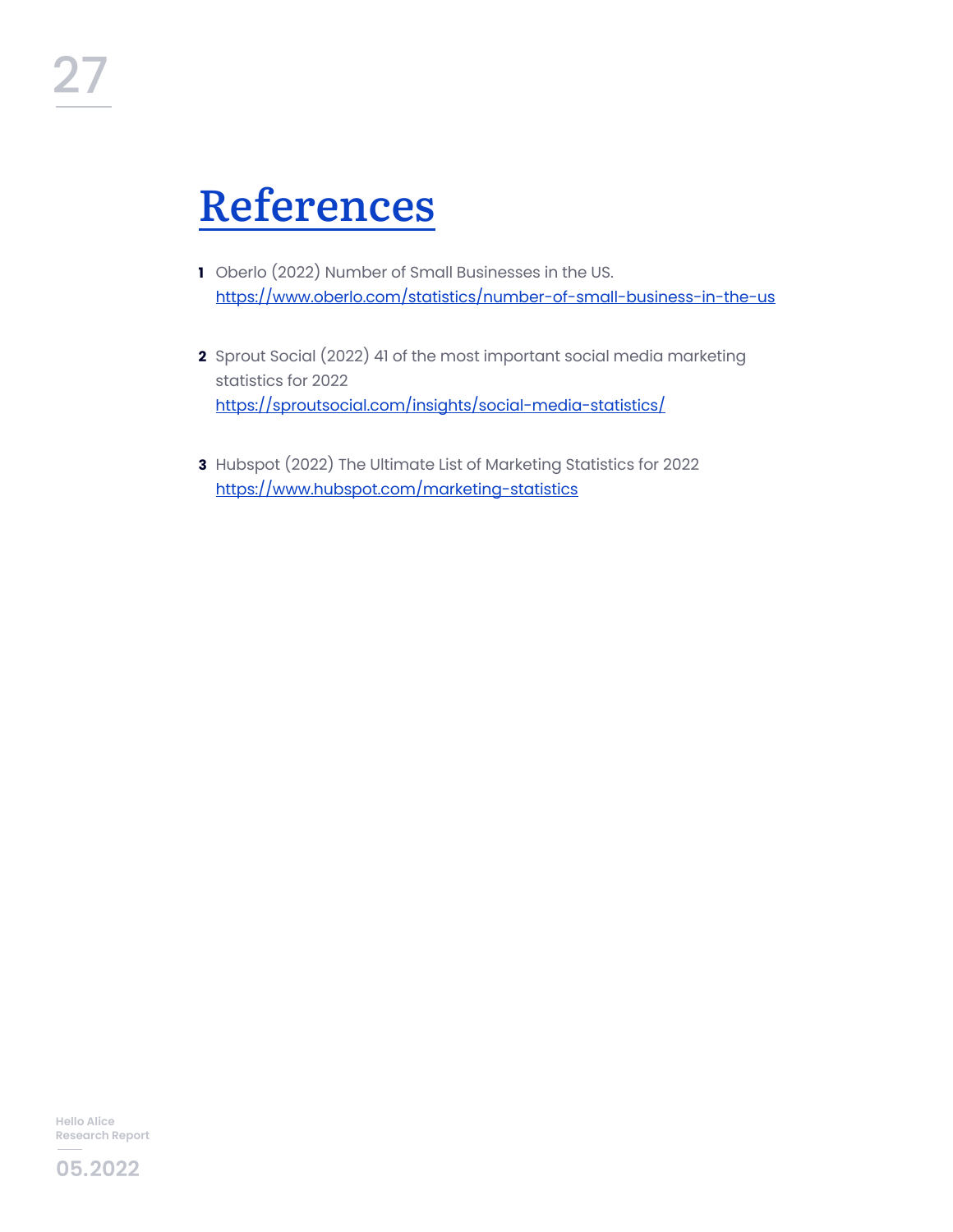# About Hello Alice



Hello Alice ([helloalice.com](http://helloalice.com)) is a free, multichannel platform that helps businesses launch and grow. With a community of more than 750,000 business owners in all 50 states, Hello Alice is building the largest network of owners in the country while tracking data and trends to increase the success rate for entrepreneurs. Our partners include enterprise business services, government agencies, and institutions that help small- and medium-sized businesses to increase revenues and drive growth. A Latina-owned company founded by Carolyn Rodz and Elizabeth Gore, we believe in business for all by providing access to all owners, including women, people of color, military-connected individuals, the LGBTQ+ community, persons with disabilities, and every American with an entrepreneurial spirit.